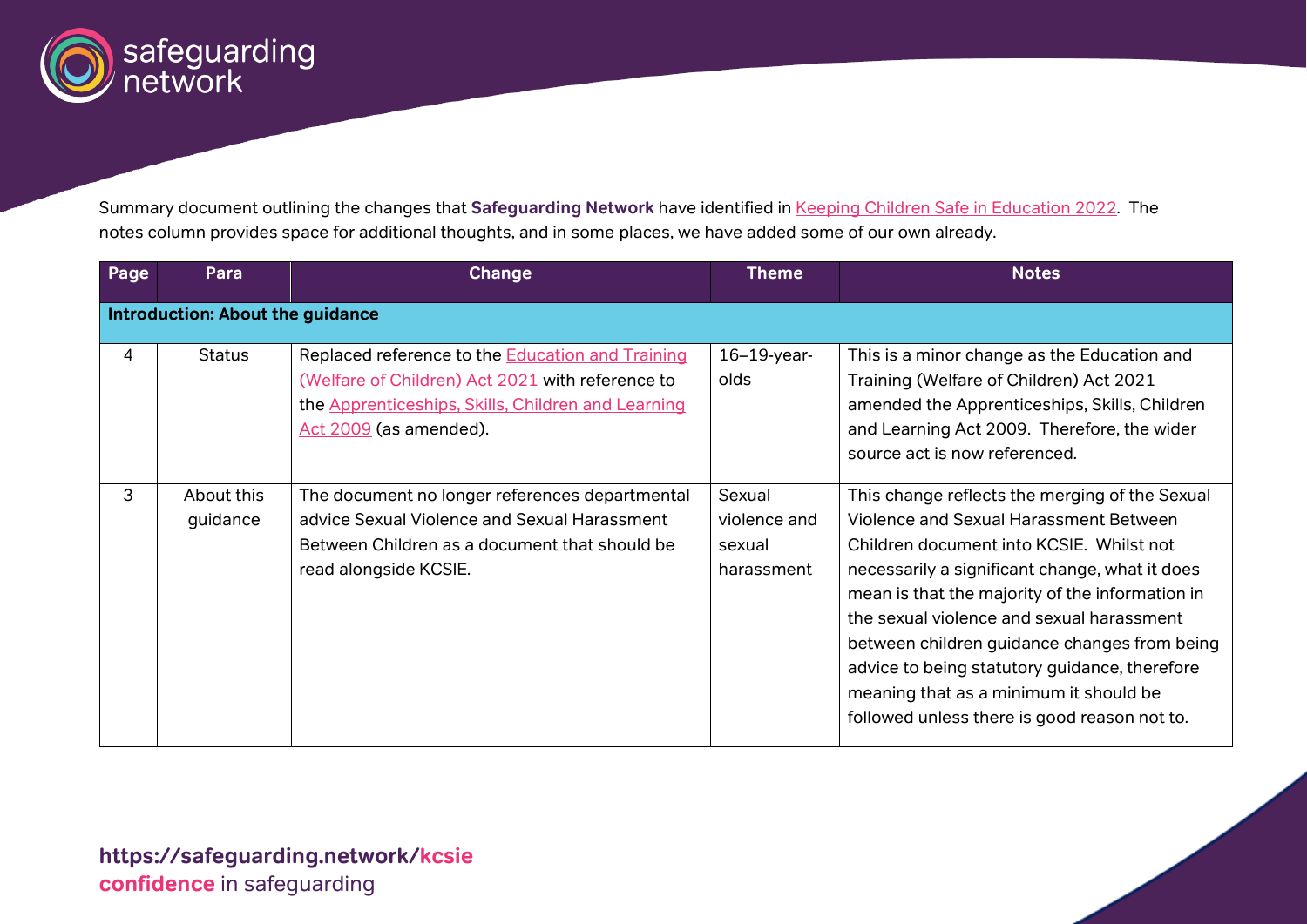| Page | Para                         | <b>Change</b>                                                                                                                                                                                                                                                                | <b>Theme</b>           | <b>Notes</b>                                                                                                                                                                                                                                                                                                                                |
|------|------------------------------|------------------------------------------------------------------------------------------------------------------------------------------------------------------------------------------------------------------------------------------------------------------------------|------------------------|---------------------------------------------------------------------------------------------------------------------------------------------------------------------------------------------------------------------------------------------------------------------------------------------------------------------------------------------|
| 4    | About this<br>guidance       | In line with the above merging of documents, a new<br>section has been added to the summary which set<br>out the definitions of 'victim' and 'perpetrator'.                                                                                                                  | Terminology            | This has been taken from the Sexual Violence<br>and Sexual Harassment Between Children<br>document with no significant changes.<br>Organisations like the Lucy Faithfull Foundation<br>and Centre of Expertise on Child Sexual Abuse<br>prefer the terminology of children who may<br>have been harmed and children who may have<br>harmed. |
| 4    | Who is this<br>guidance for? | Where it is set out who should read and follow the<br>guidance, a statement has been added to the first<br>bullet point making it explicit that all providers of<br>post 16 Education are expected to follow this<br>guidance (including independent training<br>providers). | $16-19$ -year-<br>olds | This further builds on the changes that were<br>introduced last year to ensure that all children<br>and young people in education are covered by<br>KCSiE. The consultation paper with KCSiE notes<br>there is further progress to make in this area to<br>make it more relevant for 16+.                                                   |
|      |                              | Part One: Safeguarding information for all staff                                                                                                                                                                                                                             |                        |                                                                                                                                                                                                                                                                                                                                             |
| 7    | 13                           | Change from referring to peer-on-peer abuse to<br>child-on-child abuse.                                                                                                                                                                                                      | Terminology            | This is the first reference to a change in<br>terminology throughout the document, with all<br>references to peer-on-peer abuse being<br>changed to child-on-child abuse. This is a<br>welcome change as the term peer-on-peer<br>abuse suggests the abuse is between children<br>of a similar age which is not always the case.            |
| 7    | 10                           | Change from referring to children's social care to<br>local authority children's social care.                                                                                                                                                                                | Terminology            | This is the first reference to a whole document<br>change in the way children's services are<br>referred to.                                                                                                                                                                                                                                |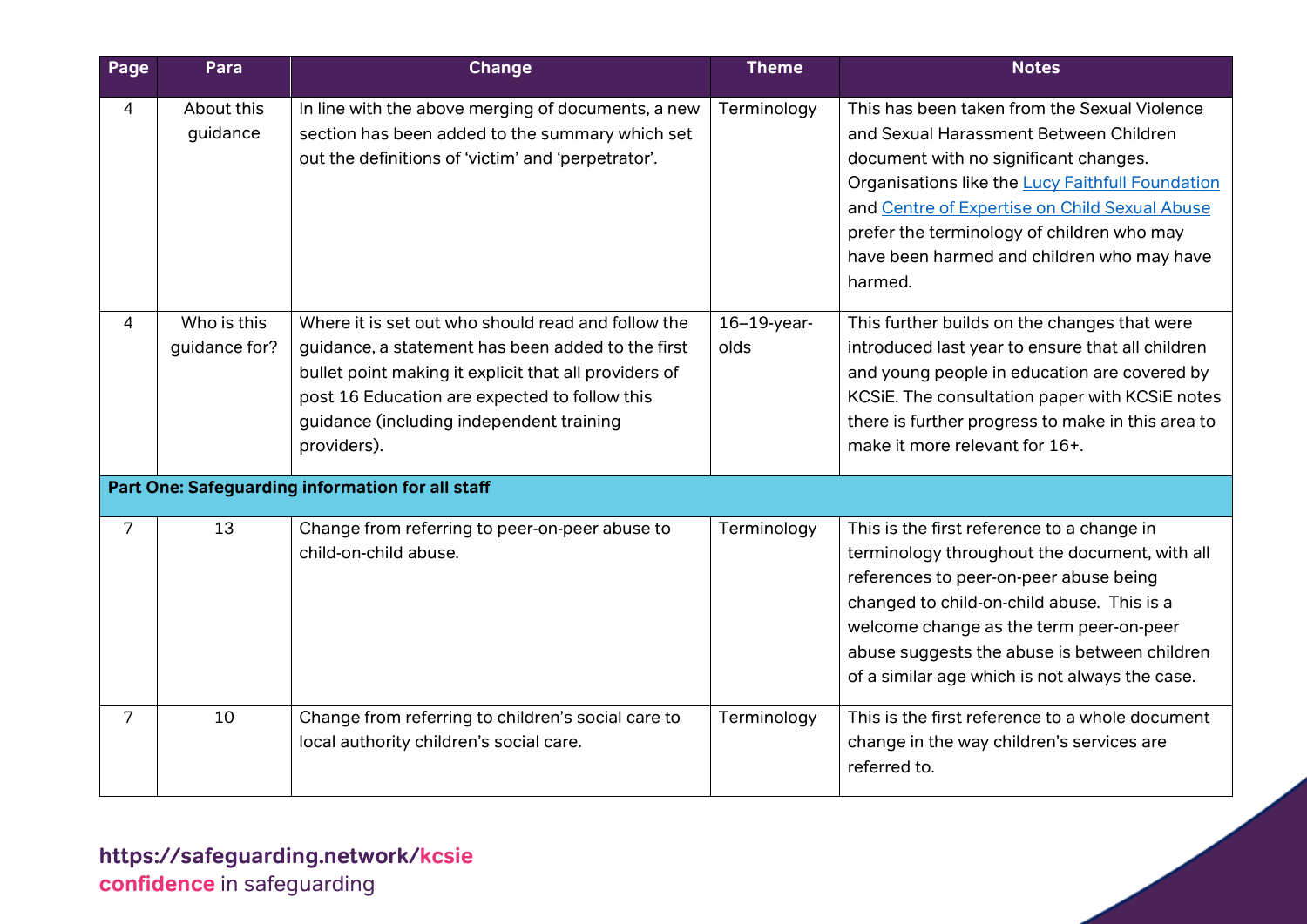| Page | Para | Change                                                                                                                                                                                                                                                                                                                                                                                                                                                                                                                                                                                           | <b>Theme</b>            | <b>Notes</b>                                                                                                                                                                                                                                                                                  |
|------|------|--------------------------------------------------------------------------------------------------------------------------------------------------------------------------------------------------------------------------------------------------------------------------------------------------------------------------------------------------------------------------------------------------------------------------------------------------------------------------------------------------------------------------------------------------------------------------------------------------|-------------------------|-----------------------------------------------------------------------------------------------------------------------------------------------------------------------------------------------------------------------------------------------------------------------------------------------|
| 7    | 13   | Addition to what is required in the staff behaviour<br>policy (also known as the code of conduct). KCSiE<br>now sets out that these documents "should<br>amongst other things, include low-level concerns,<br>allegations against staff and whistleblowing".                                                                                                                                                                                                                                                                                                                                     | Managing<br>allegations | This serves to merge existing processes into<br>the one document for staff so that they know<br>what to do if they have concerns. You will<br>therefore need to review your staff behaviour<br>policy to ensure that it reflects these changes.                                               |
| 8    | 14   | Addition of the words "continue to" in the following<br>paragraph (as highlighted):<br>"All staff should receive appropriate safeguarding<br>and child protection training (including online<br>safety) at induction. The training should be<br>regularly updated. In addition, all staff should<br>receive safeguarding and child protection<br>(including online safety) updates (for example, via<br>email, e-bulletins, and staff meetings), as required,<br>and at least annually, to continue to provide them<br>with relevant skills and knowledge to safeguard<br>children effectively." | Staff training          | This reinforces that the approach to<br>safeguarding training must be continuous and<br>regular, serving to quantify a little what the DfE<br>are thinking of when they say "regular".<br>Safeguarding Network already follows this<br>approach with our monthly bite-size training<br>packs. |
| 8    | 18   | This paragraph talks about staff being able to<br>reassure victims that they are being taken<br>seriously and will be kept safe. Whereas it<br>previously specifically referenced "abuse, sexual<br>violence or sexual harassment", it now refers to<br>"any form of abuse and / or neglect" (emphasis as<br>source document).                                                                                                                                                                                                                                                                   | Terminology             | This ensures that staff are clear how they must<br>act in any situation involving reports of abuse or<br>neglect and moves away from the risk of silo<br>thinking.                                                                                                                            |
| 8    | 19   | A new paragraph has been added which reads:                                                                                                                                                                                                                                                                                                                                                                                                                                                                                                                                                      | Sexual<br>harassment    | This reinforces that children and young people<br>may not recognise that they are being abused<br>and that disclosures are not always verbal. It is                                                                                                                                           |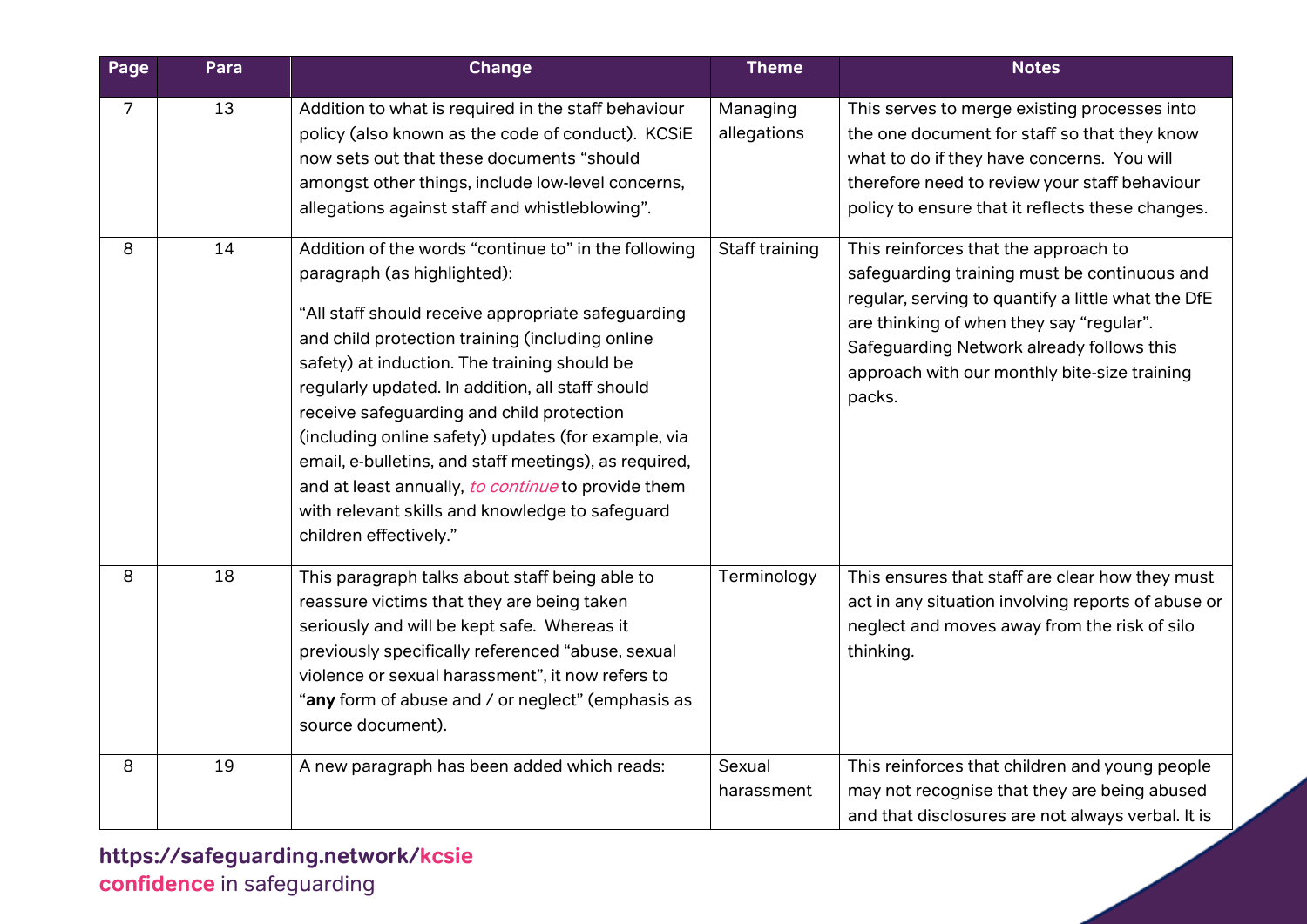| Page | Para | <b>Change</b>                                                                                                                                                                                                                                                                                                                                                                                                                                                                                                                                                                                                                                                                                                                                        | <b>Theme</b>           | <b>Notes</b>                                                                                                                                                                                                                                                                                                                                                                                                                                                                                             |
|------|------|------------------------------------------------------------------------------------------------------------------------------------------------------------------------------------------------------------------------------------------------------------------------------------------------------------------------------------------------------------------------------------------------------------------------------------------------------------------------------------------------------------------------------------------------------------------------------------------------------------------------------------------------------------------------------------------------------------------------------------------------------|------------------------|----------------------------------------------------------------------------------------------------------------------------------------------------------------------------------------------------------------------------------------------------------------------------------------------------------------------------------------------------------------------------------------------------------------------------------------------------------------------------------------------------------|
|      |      | "All staff should be aware that children may not<br>feel ready or know how to tell someone that they<br>are being abused, exploited, or neglected, and/or<br>they may not recognise their experiences as<br>harmful. For example, children may feel<br>embarrassed, humiliated, or being threatened. This<br>could be due to their vulnerability, disability and/or<br>sexual orientation or language barriers. This should<br>not prevent staff from having a professional<br>curiosity and speaking to the DSL if they have<br>concerns about a child. It is also important that<br>staff determine how best to build trusted<br>relationships with children and young people which<br>facilitate communication." (Emphasis as source<br>document) | and sexual<br>violence | our responsibility as professionals to notice the<br>concern, to be curious and to speak to the DSL<br>at an early stage.                                                                                                                                                                                                                                                                                                                                                                                |
| 9    | 21   | This paragraph relates to all staff being aware of<br>the indicators of abuse and neglect. The<br>paragraph has been amended to reflect the<br>document wide change of making sure that staff<br>are thinking about all forms of abuse and neglect<br>(i.e., the specific reference to child criminal<br>exploitation and child sexual exploitation has been<br>removed). The revised wording also introduces the<br>concept of "professional curiosity" and the need to<br>staff to look at the child in the whole as they can be<br>"risk of harm inside and outside of the<br>school/college, inside and outside of home and<br>online."                                                                                                          | Abuse and<br>neglect   | This is a positive change as encapsulates the<br>need to look at the child in the whole, asking the<br>"what if " question and thinking about what<br>has previously been termed "contextual<br>safeguarding". These changes also bring<br>together information from other paragraphs in<br>the same subsection of KCSIE 2021 into a<br>succinct statement - this therefore means that<br>some of the other paragraphs have changed,<br>however in our view there is no change in<br>meaning or context. |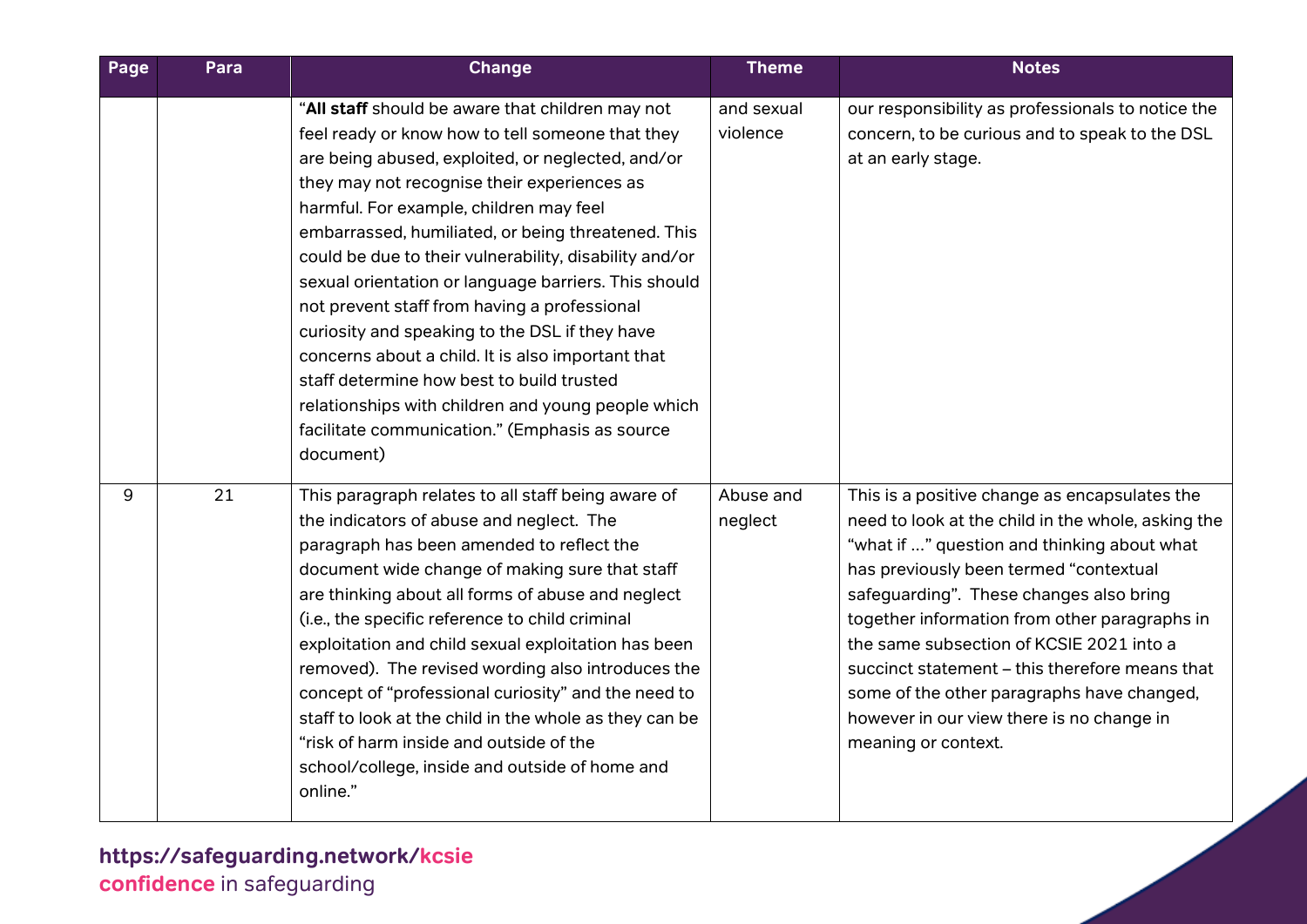| Page | Para | <b>Change</b>                                                                                                                                                                                                                                                                                                                                                                                                                           | <b>Theme</b>          | <b>Notes</b>                                                                                                                                                                                                                         |
|------|------|-----------------------------------------------------------------------------------------------------------------------------------------------------------------------------------------------------------------------------------------------------------------------------------------------------------------------------------------------------------------------------------------------------------------------------------------|-----------------------|--------------------------------------------------------------------------------------------------------------------------------------------------------------------------------------------------------------------------------------|
| 10   | 23   | The reference to "sexual exploitation, criminal<br>exploitation, sexual abuse, serious youth violence<br>and county lines" has changed to "sexual abuse<br>(including harassment and exploitation), domestic<br>abuse in their own intimate relationships (teenage<br>relationship abuse), criminal exploitation, serious<br>youth violence, county lines and radicalisation."                                                          | Abuse and<br>neglect. | Although there is a move in the wider document<br>to ensure that all abuse and neglect is<br>considered, this paragraph adds some more<br>specific areas to consider when talking about<br>abuse or exploitation outside the family. |
| 10   | 24   | Minor changes to the paragraph looking at staff<br>awareness of risk of abuse online. Terminology is<br>changed to remove the reference to peers and<br>instead talk about "other children", as well as<br>changes in wording to emphasise that risks can be<br>present "concurrently both online and offline". Also<br>now notes that messages can be misogynistic and<br>misandrist.                                                  | Online safety         | There is specific reference to misogynist<br>(strongly prejudiced against women) and<br>misandrist (a person who dislikes, despises, or<br>is strongly prejudiced against men) messages.                                             |
| 10   | 26   | Definition of abuse has been updated to bring<br>KCSIE in line with Working Together 2018. In<br>practice this has meant the addition to the KCSiE<br>definition of the following: "Harm can include ill<br>treatment that is not physical as well as the impact<br>of witnessing ill treatment of others. This can be<br>particularly relevant, for example, in relation to the<br>impact on children of all forms of domestic abuse." | Abuse and<br>neglect  | This serves to correct a longstanding anomaly<br>and also means that KCSIE also further reflects<br>the legislative changes brought in by the<br>Domestic Abuse Act 2021.                                                            |
| 11   | 31   | Addition of serious violence (including that linked<br>to county lines) along with an explicit reference to<br>Annex B.                                                                                                                                                                                                                                                                                                                 | Serious<br>violence   |                                                                                                                                                                                                                                      |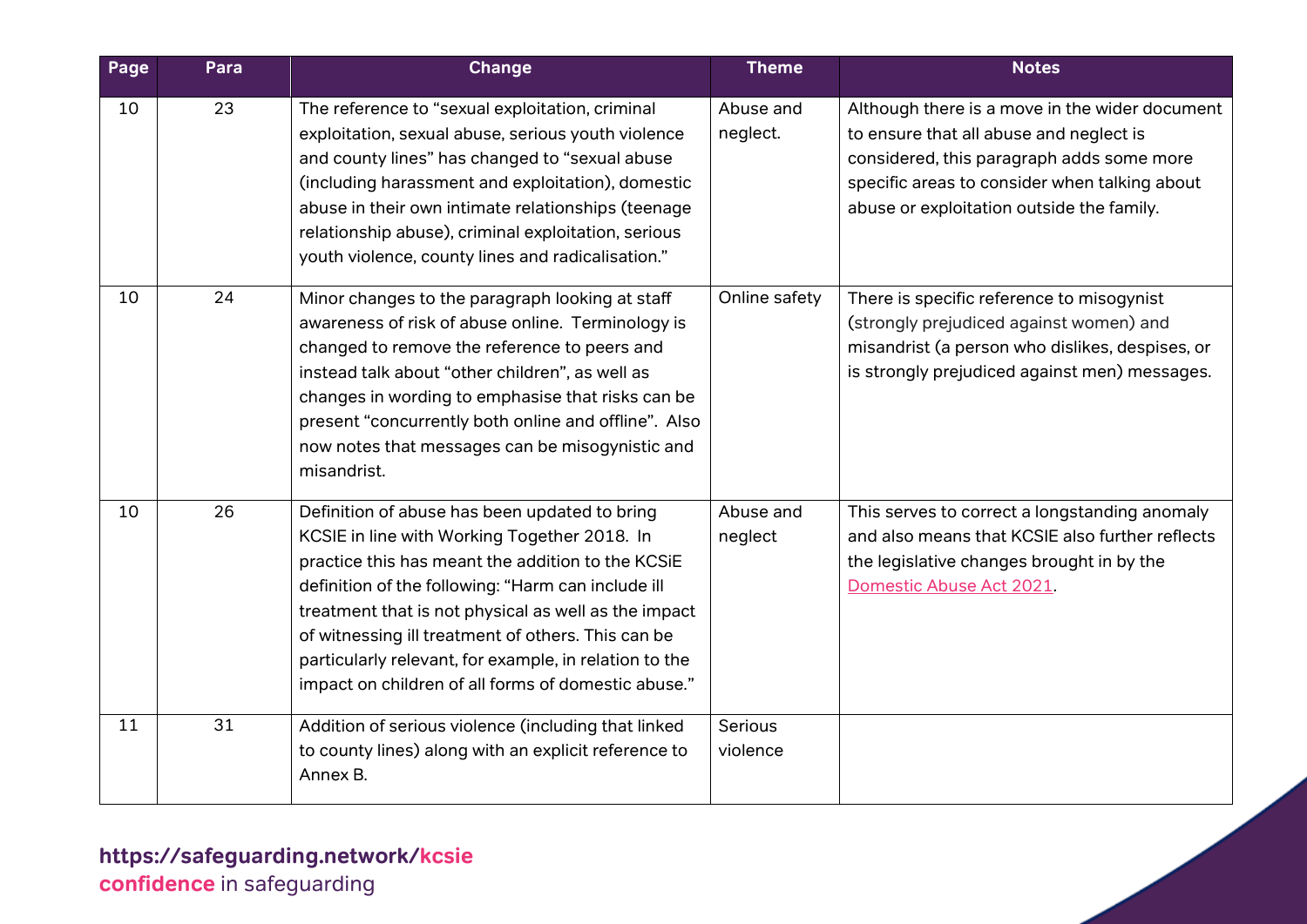| Page | Para  | <b>Change</b>                                                                                                                                                                                                                                                                                                                                                                                                                                                                                                                                                                                                                                  | <b>Theme</b>            | <b>Notes</b>                                                                                                                                                                                                                                                                                                                                                                                                  |
|------|-------|------------------------------------------------------------------------------------------------------------------------------------------------------------------------------------------------------------------------------------------------------------------------------------------------------------------------------------------------------------------------------------------------------------------------------------------------------------------------------------------------------------------------------------------------------------------------------------------------------------------------------------------------|-------------------------|---------------------------------------------------------------------------------------------------------------------------------------------------------------------------------------------------------------------------------------------------------------------------------------------------------------------------------------------------------------------------------------------------------------|
| 12   | 32-35 | The section on child-on-child abuse (previously<br>titled peer on peer abuse) has been moved to the<br>top of this section about specific types of abuse.<br>There are only a handful of changes, most in<br>relation to the change in terminology. Of note<br>however is the sentence detailing the importance<br>of staff recognising the indicators and signs of<br>peer-on-peer abuse (as was), knowing how to<br>identify it and respond to reports has been<br>removed.                                                                                                                                                                  | Child on child<br>abuse | The removal of the sentence specifically<br>referring to staff knowing about indicators of<br>child-on-child abuse and how to respond is<br>interesting, however arguably it is encapsulated<br>in the expectation that staff know what the<br>settings policy and procedures are - this<br>therefore implicitly reflects the expectation that<br>there is information in policy and procedure<br>about this. |
| 14   | 43    | New paragraph on Domestic Abuse added. This<br>states:<br>"Domestic abuse can encompass a wide range of<br>behaviours and may be a single incident or a<br>pattern of incidents. That abuse can be, but is not<br>limited to, psychological, physical, sexual, financial<br>or emotional. Children can be victims of domestic<br>abuse. They may see, hear, or experience the<br>effects of abuse at home and/or suffer domestic<br>abuse in their own intimate relationships (teenage<br>relationship abuse). All of which can have a<br>detrimental and long-term impact on their health,<br>well-being, development, and ability to learn." | Domestic<br>abuse       | This reflects the legislative changes brought in<br>by the Domestic Abuse Act 2021.                                                                                                                                                                                                                                                                                                                           |
| 15   | 45-47 | Some of the text that was previously in this section<br>has been moved to Annex B (p.146), specifically<br>the reference to staff being aware of how traumatic<br>adverse childhood experiences can impact on a                                                                                                                                                                                                                                                                                                                                                                                                                                | Mental health           | This will mean it will only be read by school and<br>college leaders and those staff who work<br>directly with children.                                                                                                                                                                                                                                                                                      |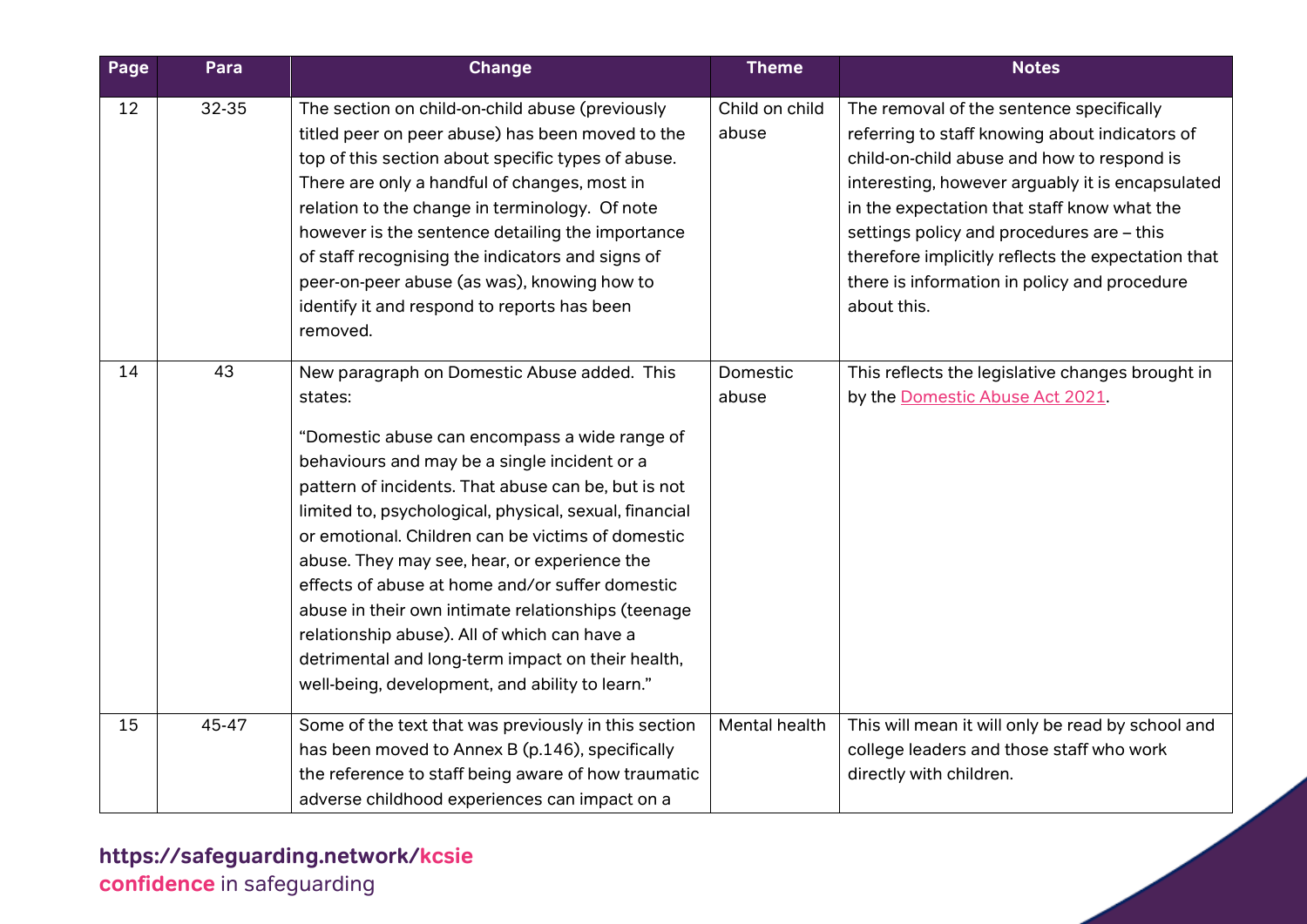| Page | Para  | Change                                                                                                                                                                                                                                                                                                                                                                                                                          | <b>Theme</b>               | <b>Notes</b>                                                                                                                                                                                                                                                                               |
|------|-------|---------------------------------------------------------------------------------------------------------------------------------------------------------------------------------------------------------------------------------------------------------------------------------------------------------------------------------------------------------------------------------------------------------------------------------|----------------------------|--------------------------------------------------------------------------------------------------------------------------------------------------------------------------------------------------------------------------------------------------------------------------------------------|
|      |       | child's mental health, behaviour and education, as<br>well as the reference to additional guidance around<br>mental health.                                                                                                                                                                                                                                                                                                     |                            |                                                                                                                                                                                                                                                                                            |
| 15   | 48    | The paragraph relating to staff awareness of risk<br>factors relating to serious violence has been<br>moved to Annex B (p.150).                                                                                                                                                                                                                                                                                                 | Serious<br>violence        | This will mean it will only be read by school and<br>college leaders and those staff who work<br>directly with children.                                                                                                                                                                   |
| 18   | 63    | Change made to clarify that the duty on local<br>authorities to make enquiries where there is<br>reasonable cause to suspect significant harm<br>"includes all forms of abuse and neglect".<br>The following text in the 2021 version, "female<br>genital mutilation, or other so-called 'honour'-based<br>abuse, forced marriage and extra-familial harms<br>like radicalisation and sexual exploitation" has<br>been removed. | Contextual<br>safeguarding | This aligns with other changes to remove<br>duplication and naming of specific elements<br>that fit under abuse and neglect.                                                                                                                                                               |
| 19   | 68    | Sentence on record keeping added: "This will also<br>help if/when responding to any complaints about<br>the way a case has been handled by the school or<br>college."                                                                                                                                                                                                                                                           | Recording                  | Addition to paragraph on recording keeping<br>reflecting that records allow for good quality<br>responses when dealing with complaints about<br>how a situation was handled.                                                                                                               |
| 20   | 71-73 | Addition to section on what to do if staff have a<br>concern about a colleague. Addition reflects that<br>this may be a concern or an allegation, and that the<br>process should be followed even if they are low<br>level concerns.                                                                                                                                                                                            | Managing<br>allegations    | The terms 'allegation' and 'safeguarding<br>concern' in respect of staff and volunteers were<br>being used interchangeably in 2021. There is<br>consistency in 2022 that concerns may arise<br>from a specific statement (an allegation) or<br>concerns that are observed or develop. This |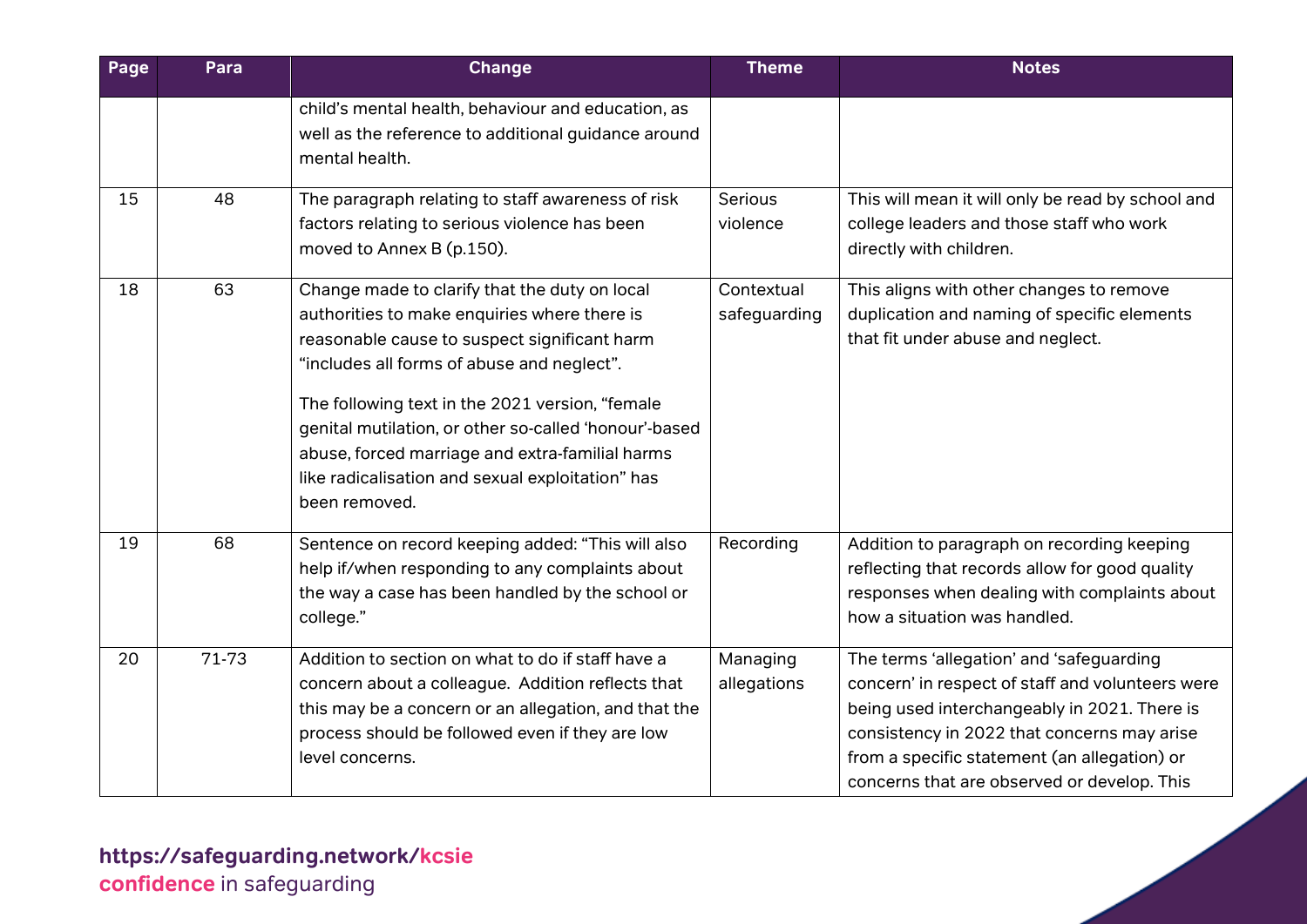| Page | Para  | <b>Change</b>                                                                                                                                                                                                                                                                                                                                                                                                          | <b>Theme</b> | <b>Notes</b>                                                                                                                                                                                                                                   |
|------|-------|------------------------------------------------------------------------------------------------------------------------------------------------------------------------------------------------------------------------------------------------------------------------------------------------------------------------------------------------------------------------------------------------------------------------|--------------|------------------------------------------------------------------------------------------------------------------------------------------------------------------------------------------------------------------------------------------------|
|      |       |                                                                                                                                                                                                                                                                                                                                                                                                                        |              | also reflects the part 4 emphasis on effective<br>management low level concerns.                                                                                                                                                               |
|      |       | Part Two: The management of safeguarding                                                                                                                                                                                                                                                                                                                                                                               |              |                                                                                                                                                                                                                                                |
| 23   | 81    | Paragraph inserted to set out that governing<br>bodies and proprietors should ensure that all<br>governors and trustees receive safeguarding and<br>child protection (including online) training at point<br>of induction. This training should ensure that they<br>are equipped to challenge and assure themselves<br>that safeguarding policies and procedures are<br>effective and support a whole school approach. | Oversight    | There is a recognition that governors have<br>growing responsibilities, but previously there<br>was no formal requirement to ensure all<br>governors and trustees receive specific<br>safeguarding training.                                   |
| 24   | 82-93 | Text added to cover governing bodies and<br>proprietors' obligations under the Human Rights<br>Act 1998, the Equality Act 2010 (which includes<br>the Public Sector Equality Duty) and what these<br>mean in practice.                                                                                                                                                                                                 | Oversight    | This builds on the theme of increasing oversight<br>that we have seen in recent iterations of KCSIE.<br>It is therefore important that governors are<br>aware of these expectations.                                                           |
| 26   | 96    | New paragraph setting out that safeguarding<br>policies and procedures should be "transparent,<br>clear, and easy to understand for staff, pupils,<br>students, parents, and carers."                                                                                                                                                                                                                                  | Policies     | Making policies accessible is crucial - it is<br>interesting to be including pupils and students<br>in this area. Some settings have specific<br>policies for their children and young people,<br>especially where there are additional needs. |
| 26   | 98    | Removal of bullet point that sets out the<br>requirement (where appropriate) for the child<br>protection policy to reflect serious violence.                                                                                                                                                                                                                                                                           | Policies     | We expect this is because serious violence is<br>covered in depth in Annex B.                                                                                                                                                                  |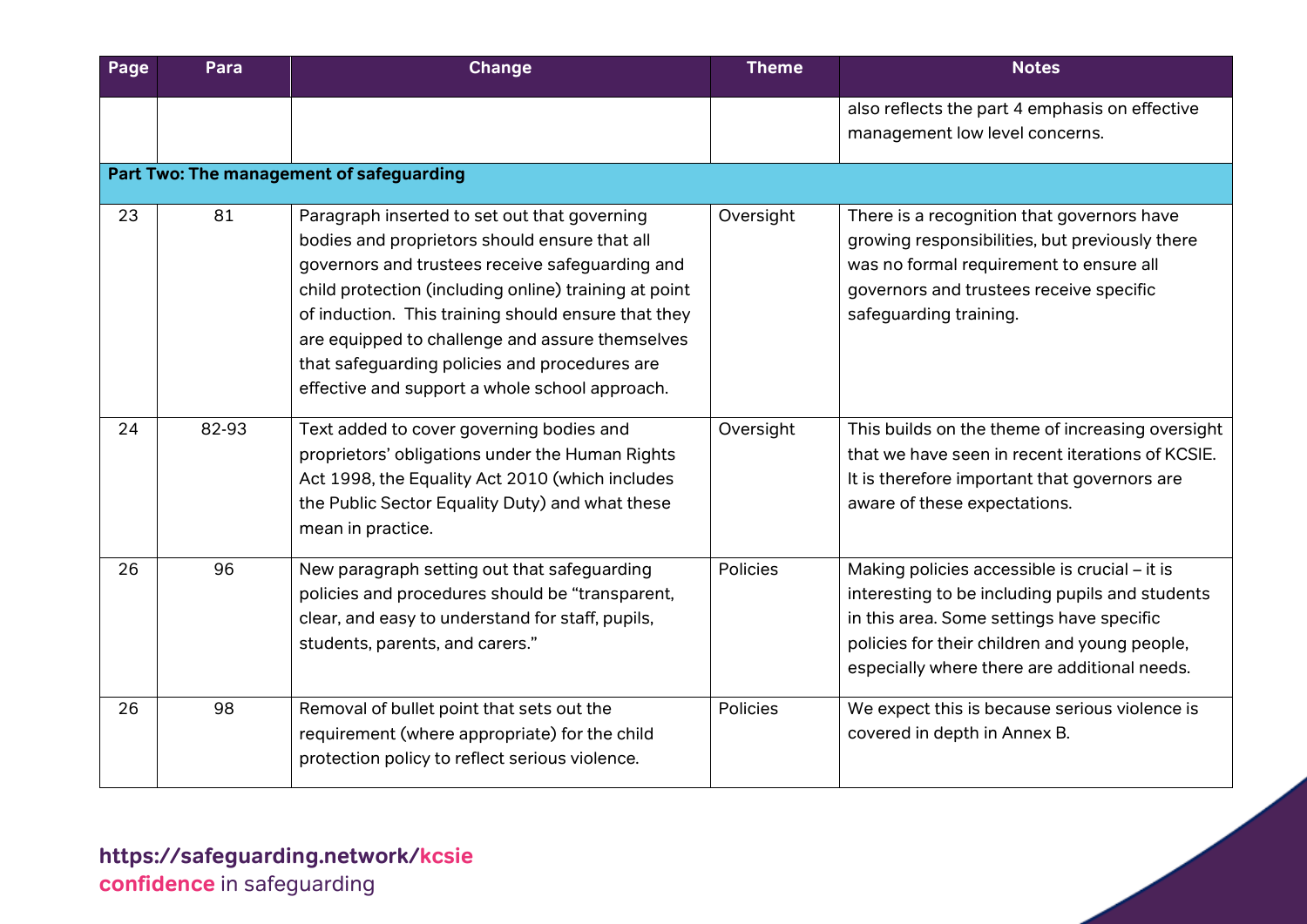| Page | Para    | Change                                                                                                                                                                                                                                                                                                                                                                                                                                                                                                                                                                                                | <b>Theme</b>           | <b>Notes</b>                                                                                                                                                                                                             |
|------|---------|-------------------------------------------------------------------------------------------------------------------------------------------------------------------------------------------------------------------------------------------------------------------------------------------------------------------------------------------------------------------------------------------------------------------------------------------------------------------------------------------------------------------------------------------------------------------------------------------------------|------------------------|--------------------------------------------------------------------------------------------------------------------------------------------------------------------------------------------------------------------------|
| 28   | 102     | Addition of text in paragraph setting out who the<br>DSL should be. The new text states: "It is not<br>appropriate for the proprietor to be the DSL."                                                                                                                                                                                                                                                                                                                                                                                                                                                 | Oversight              | This is a significant change and may have<br>implications for some settings. There have been<br>situations where staff, families and young<br>people have felt unable to raise concerns due to<br>closed staff cultures. |
| 28   | 103-105 | This section used to broadly set out the<br>responsibilities of the DSL. The 5 paragraphs<br>which originally covered this have now been<br>reduced to one paragraph stating:<br>"Governing bodies and proprietors should ensure<br>the designated safeguarding lead has the<br>appropriate status and authority within the school<br>or college to carry out the duties of the post. The<br>role carries a significant level of responsibility and<br>the postholder should be given the additional time,<br>funding, training, resources, and support needed to<br>carry out the role effectively." | Oversight              | This creates an expectation that governors<br>have a strong awareness of the experience and<br>effectiveness of their DSL.                                                                                               |
| 29   | 106-113 | Within this section a sentence has been removed,<br>namely the reference to the local safeguarding<br>partnership reaching "their own conclusions on the<br>best way to achieve the active engagement with<br>individual institutions in a meaningful way".                                                                                                                                                                                                                                                                                                                                           | Oversight              | This was a rather nebulous statement that gave<br>no real guidance previously.                                                                                                                                           |
| 31   | 118     | Text added in the second bullet point to clarify that<br>it is legitimate to share information without<br>consent in certain situations (as previously set out<br>in KCSIE).                                                                                                                                                                                                                                                                                                                                                                                                                          | Information<br>sharing | There are concerns at DfE that information<br>sharing is still seen by some as a barrier to<br>safeguarding children.                                                                                                    |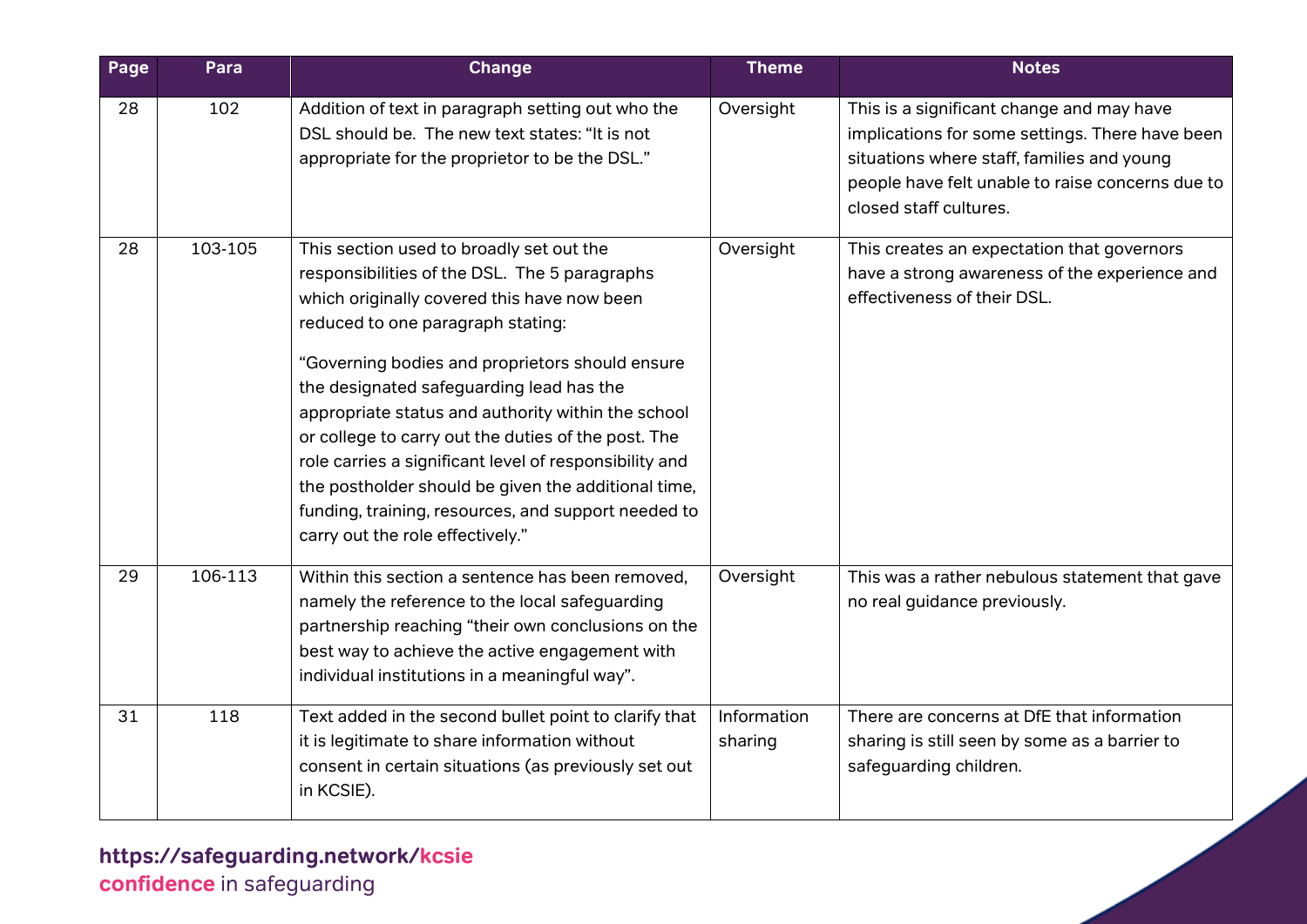| Page | Para    | <b>Change</b>                                                                                                                                                                                                                                                                                                                                                                                                                                                                                                                                  | <b>Theme</b>                              | <b>Notes</b>                                                                                                                                                                                                                                                                                                              |
|------|---------|------------------------------------------------------------------------------------------------------------------------------------------------------------------------------------------------------------------------------------------------------------------------------------------------------------------------------------------------------------------------------------------------------------------------------------------------------------------------------------------------------------------------------------------------|-------------------------------------------|---------------------------------------------------------------------------------------------------------------------------------------------------------------------------------------------------------------------------------------------------------------------------------------------------------------------------|
| 32   | 121     | Text added to clarify the expectations for<br>transferring the child protection file between<br>schools. Now states that files should be<br>transferred as soon as possible, "and within 5 days<br>for an in-year transfer or within the first 5 days of<br>the start of a new term."                                                                                                                                                                                                                                                          | Information<br>sharing                    |                                                                                                                                                                                                                                                                                                                           |
| 32   | 124     | Text added to reinforce the need for continued<br>safeguarding training.                                                                                                                                                                                                                                                                                                                                                                                                                                                                       | Staff training                            | This reflects the change already identified in<br>paragraph 14 on page 8.                                                                                                                                                                                                                                                 |
| 33   | 128-133 | The section on opportunities to teach safeguarding<br>has been reworked. It now talks about how<br>effective education is tailored to the needs of the<br>children (including if they are victims of abuse).<br>The significant change however is the emphasis on<br>the role that settings play in preventative<br>education (para 130) and teaching children and<br>young people values and standards. It sets out<br>that this approach will be underpinned by policies,<br>procedures, pastoral support and evidenced based<br>curriculum. | Whole school<br>approach to<br>prevention | This requires a substantial joining up of<br>curriculum and pastoral work with a strong<br>cultural and procedural backdrop and stronger<br>terms by which to regulate this practice. An<br>effective safeguarding curriculum that teaches<br>in an age-appropriate way is a key component<br>in a whole school approach. |
| 35   | 136     | Paragraph reworded to ensure that governors and<br>proprietors are clear about the requirement being<br>with them to ensure that online safety is a "running<br>and interrelated theme" and ensuring there is a<br>whole school approach.                                                                                                                                                                                                                                                                                                      | Online safety                             | Again, a further emphasis on governor /<br>proprietor responsibility around online safety.                                                                                                                                                                                                                                |

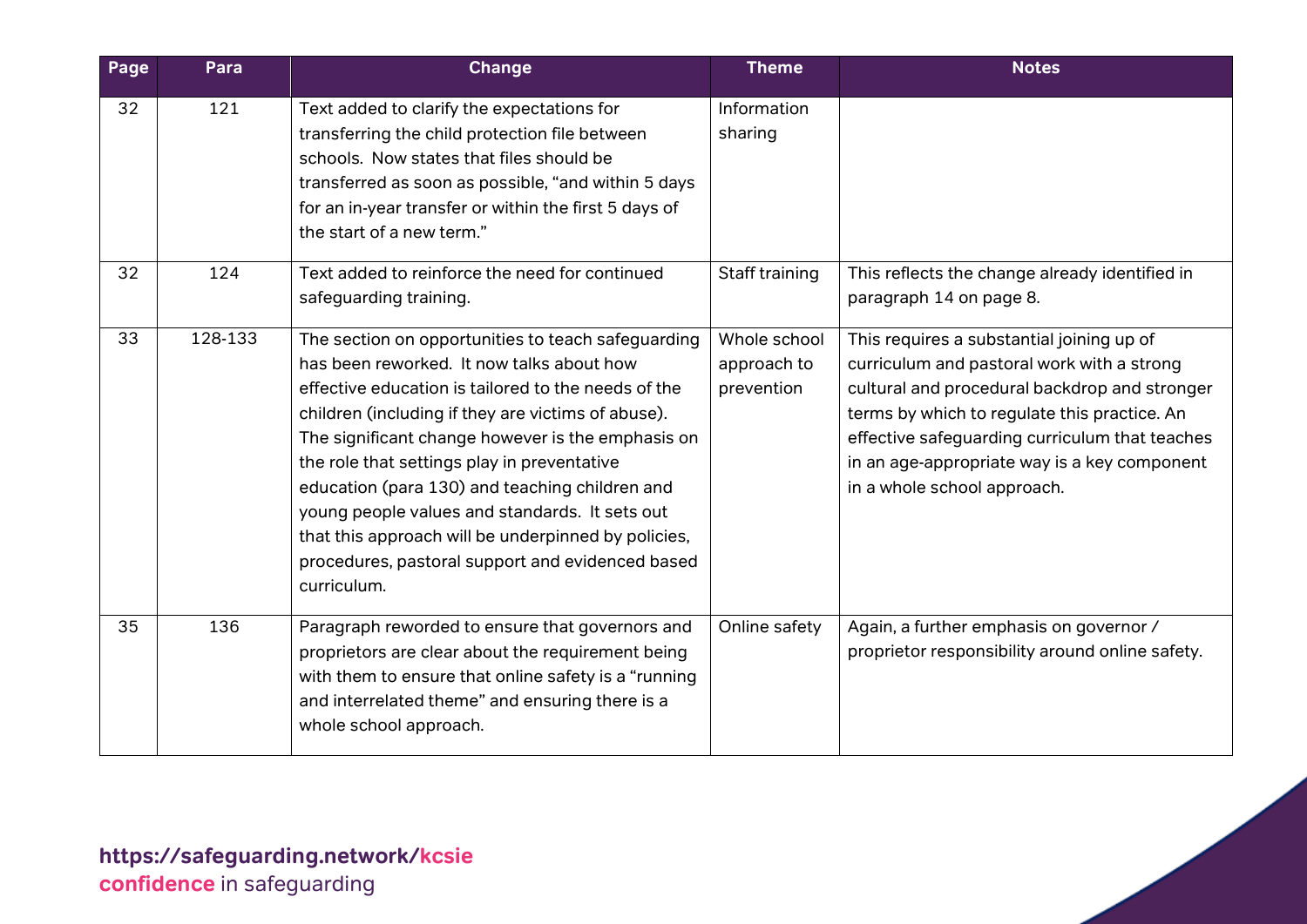| Page | Para    | Change                                                                                                                                                                                                                                                                                                                                                                                                                                                                                 | <b>Theme</b>                             | <b>Notes</b>                                                                                                                                                                                                                                                                                                                                                                                                                                                                                                                                                                                             |
|------|---------|----------------------------------------------------------------------------------------------------------------------------------------------------------------------------------------------------------------------------------------------------------------------------------------------------------------------------------------------------------------------------------------------------------------------------------------------------------------------------------------|------------------------------------------|----------------------------------------------------------------------------------------------------------------------------------------------------------------------------------------------------------------------------------------------------------------------------------------------------------------------------------------------------------------------------------------------------------------------------------------------------------------------------------------------------------------------------------------------------------------------------------------------------------|
| 36   | 138-139 | The existing section on remote education<br>(previously referred to as remote learning) has<br>been updated to highlight that there is separate<br>guidance available. Within this a new paragraph<br>has been added around the need for settings to<br>use their regular contact with parents to reinforce<br>the importance of online safety and setting out<br>what the school are asking the children and young<br>people to do (e.g., what sites they will be visiting,<br>etc.). | Online safety<br>$/$ remote<br>education | There is recognition that schools and colleges<br>are a conduit to improving online safety at<br>home. The impact of remote education<br>increasing young people's exposure to the<br>online world is a concern.<br>There have also been incidents where students<br>have been undertaking schoolwork and come<br>across unsafe content, or where a small number<br>of staff have taken advantage of contact with<br>young people at home to exploit them.<br>The new guidance hopes to improve the<br>home/school partnership around online safety<br>and ensure settings are addressing this directly. |
| 36   | 140     | Text added to a paragraph on filters and<br>monitoring, setting out that governors and<br>proprietors should not only ensure there are<br>appropriate filters and monitoring systems in place,<br>but also that "the leadership team and relevant<br>staff have an awareness and understanding of the<br>provisions in place and manage them effectively<br>and know how to escalate concerns when<br>identified."                                                                     | Online safety                            | Again, the responsibilities are placed on<br>governors and proprietors. The DfE were<br>concerned that some settings reported they<br>were less than clear about the filters and<br>monitoring they had in place, reducing<br>accountability and leaving children at risk.<br>There should be a robust grip on this area<br>among relevant staff, leaders and governors.                                                                                                                                                                                                                                 |
| 36   | 141     | Text added referring to a tool created by the South<br>West Grid for Learning to check if filtering<br>providers are signed up to relevant lists.                                                                                                                                                                                                                                                                                                                                      | Online safety                            | Useful tool from SWGfL.                                                                                                                                                                                                                                                                                                                                                                                                                                                                                                                                                                                  |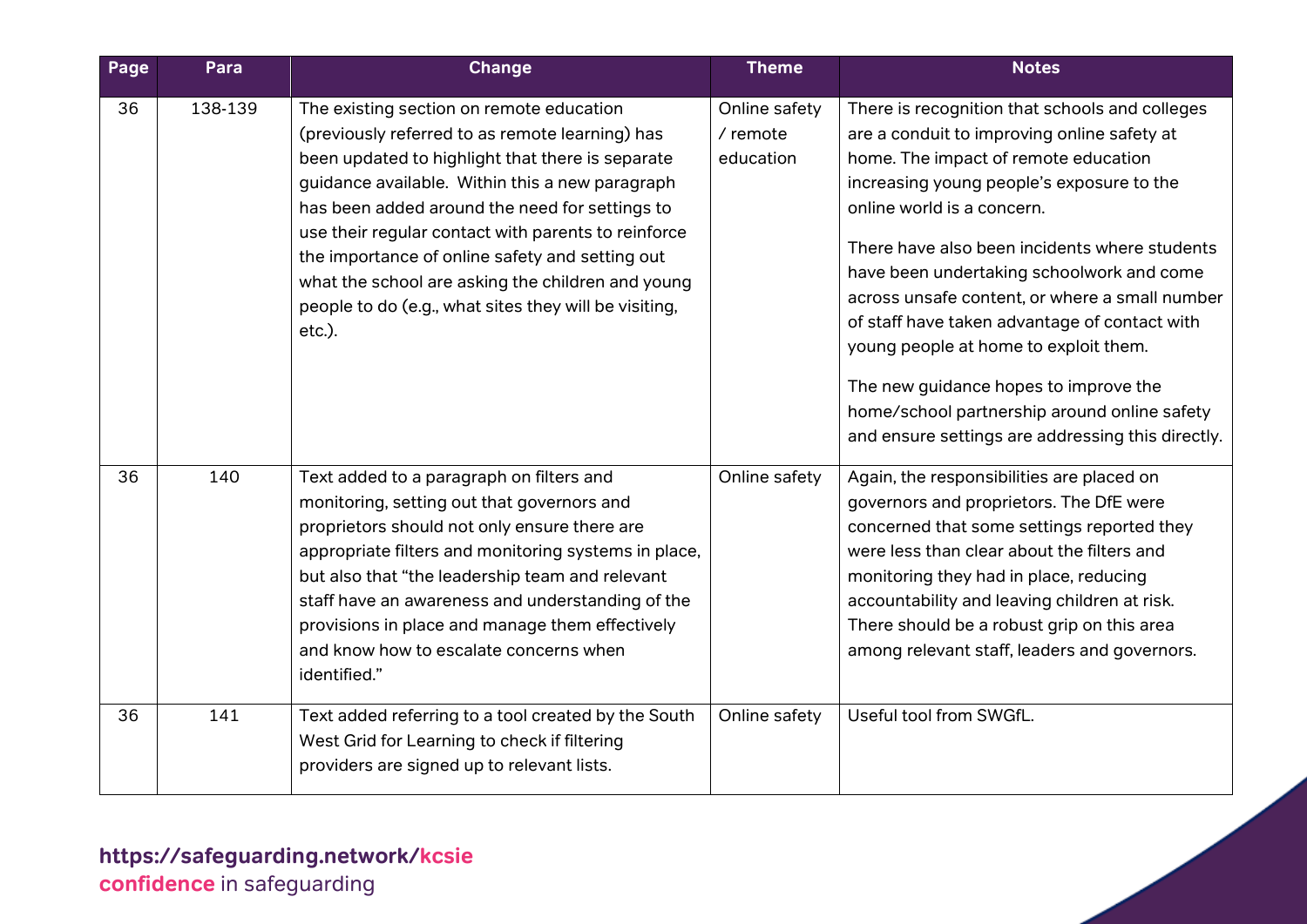| Page | Para    | <b>Change</b>                                                                                                                                                                                                                                                                                                                                                                                                                                 | <b>Theme</b>                      | <b>Notes</b>                                                                                                                                                                                                                        |
|------|---------|-----------------------------------------------------------------------------------------------------------------------------------------------------------------------------------------------------------------------------------------------------------------------------------------------------------------------------------------------------------------------------------------------------------------------------------------------|-----------------------------------|-------------------------------------------------------------------------------------------------------------------------------------------------------------------------------------------------------------------------------------|
| 38   | 151     | Text added to reinforce the changing emphasis<br>around low level concerns to require governors and<br>proprietors to ensure that there are procedures in<br>place.                                                                                                                                                                                                                                                                           | Managing<br>allegations           | Further reinforcement of importance of low-<br>level concerns.                                                                                                                                                                      |
| 40   | 158     | Boarding schools, residential special schools,<br>residential colleges and children's homes only:<br>Paragraph altered to highlight the additional<br>vulnerabilities that children with SEND in such<br>settings may face, and that work around this<br>should be led by the DSL.                                                                                                                                                            | Additional<br>vulnerabilities     |                                                                                                                                                                                                                                     |
| 42   | 166     | Addition to paragraph looking at the use of school<br>or college premises for out of school settings. The<br>paragraph already set out the need for governors<br>or proprietors to ensure that appropriate<br>safeguarding arrangements were in place, however<br>further text added to clarify that this applies<br>regardless of whether the children going to the out<br>of school setting are on roll at the school or college<br>or not. | Out of school<br>settings         | This therefore is clarifying that regardless of the<br>make up of the children in the out of school<br>setting, governors and proprietors still need to<br>ensure that there are appropriate safeguarding<br>arrangements in place. |
| 43   | 174     | Reference to county lines added when thinking<br>about children persistently missing education and<br>what this may be a warning sign of.                                                                                                                                                                                                                                                                                                     | County lines                      |                                                                                                                                                                                                                                     |
| 47   | 194-196 | Addition of three paragraphs setting out the<br>extension of duties of the Virtual School Head<br>which took place in June 2021. The duties now<br>include "a non-statutory responsibility for the                                                                                                                                                                                                                                            | Looked after<br>and<br>previously |                                                                                                                                                                                                                                     |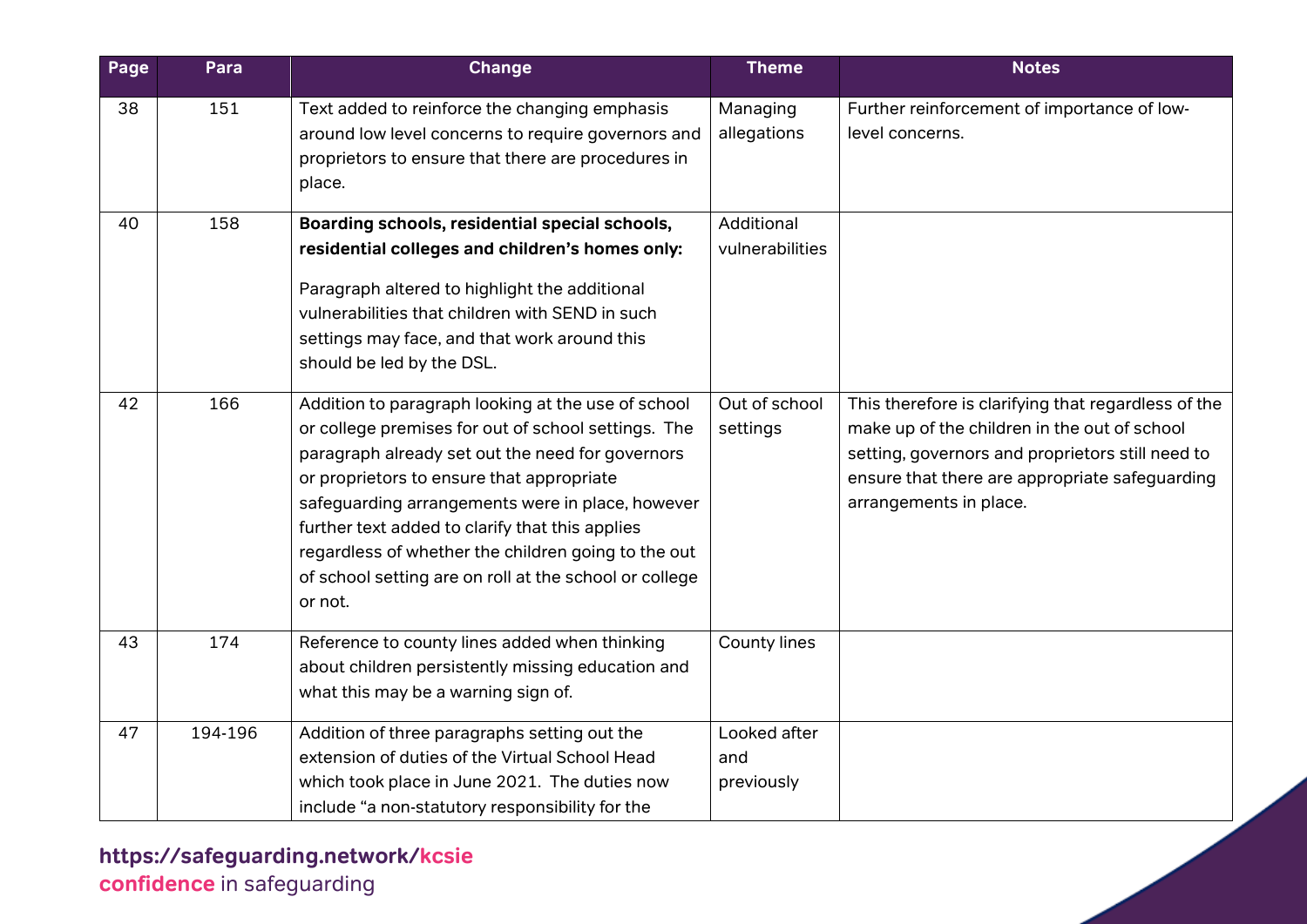| Page | Para                                 | <b>Change</b>                                                                                                                                                                                                                                                                                                                                                    | <b>Theme</b>             | <b>Notes</b>                                                                                                                                                                                                |
|------|--------------------------------------|------------------------------------------------------------------------------------------------------------------------------------------------------------------------------------------------------------------------------------------------------------------------------------------------------------------------------------------------------------------|--------------------------|-------------------------------------------------------------------------------------------------------------------------------------------------------------------------------------------------------------|
|      |                                      | strategic oversight of the educational attendance,<br>attainment, and progress of children with a social<br>worker."                                                                                                                                                                                                                                             | looked after<br>children |                                                                                                                                                                                                             |
| 48   | 198                                  | Addition of bullet point when talking about the<br>additional barriers that children with SEND can face<br>in recognising abuse and neglect. New text<br>highlights the impact of cognitive understanding<br>when differentiating between fact and fiction with<br>online content and then repeating the<br>content/behaviours in the setting.                   | <b>SEND</b>              | Young people with additional needs are at<br>particular risk online and require a higher level<br>of support to understand both the opportunities<br>and risks offered by the internet and social<br>media. |
| 49   | 202-204                              | Three new paragraphs identifying the increased<br>risks that children and young people who identify<br>or are perceived by others to be a member of the<br>LGBT community. Text also identifies how these<br>risks are compounded when the individual lacks a<br>trusted adult to speak to. Also sets out that LGBT<br>inclusion is part of the RSHE curriculum. | <b>LGBT</b>              | Greater emphasis throughout the document on<br>the additional risks towards LGBT young<br>people.                                                                                                           |
|      | <b>Part Three: Safer recruitment</b> |                                                                                                                                                                                                                                                                                                                                                                  |                          |                                                                                                                                                                                                             |
| 52   | 214                                  | Inclusion of text to clarify that a CV on its own will<br>not provide adequate information in a safer<br>recruitment process.                                                                                                                                                                                                                                    | Safer<br>recruitment     | This is rather unusual in that the Safer<br>Recruitment Consortium have for many years<br>advised against the use of CVs. The guidance<br>now states that an application form is required.                  |
| 53   | 220                                  | Inclusion of the suggestion that as part of the<br>shortlisting process "schools and colleges should<br>consider carrying out an online search as part of<br>their due diligence on the shortlisted candidates."                                                                                                                                                 | Safer<br>recruitment     | While 70% of those responding to the<br>government's consultation on this felt online<br>searches should be considered, there were<br>mixed views around the scope, reliability and                         |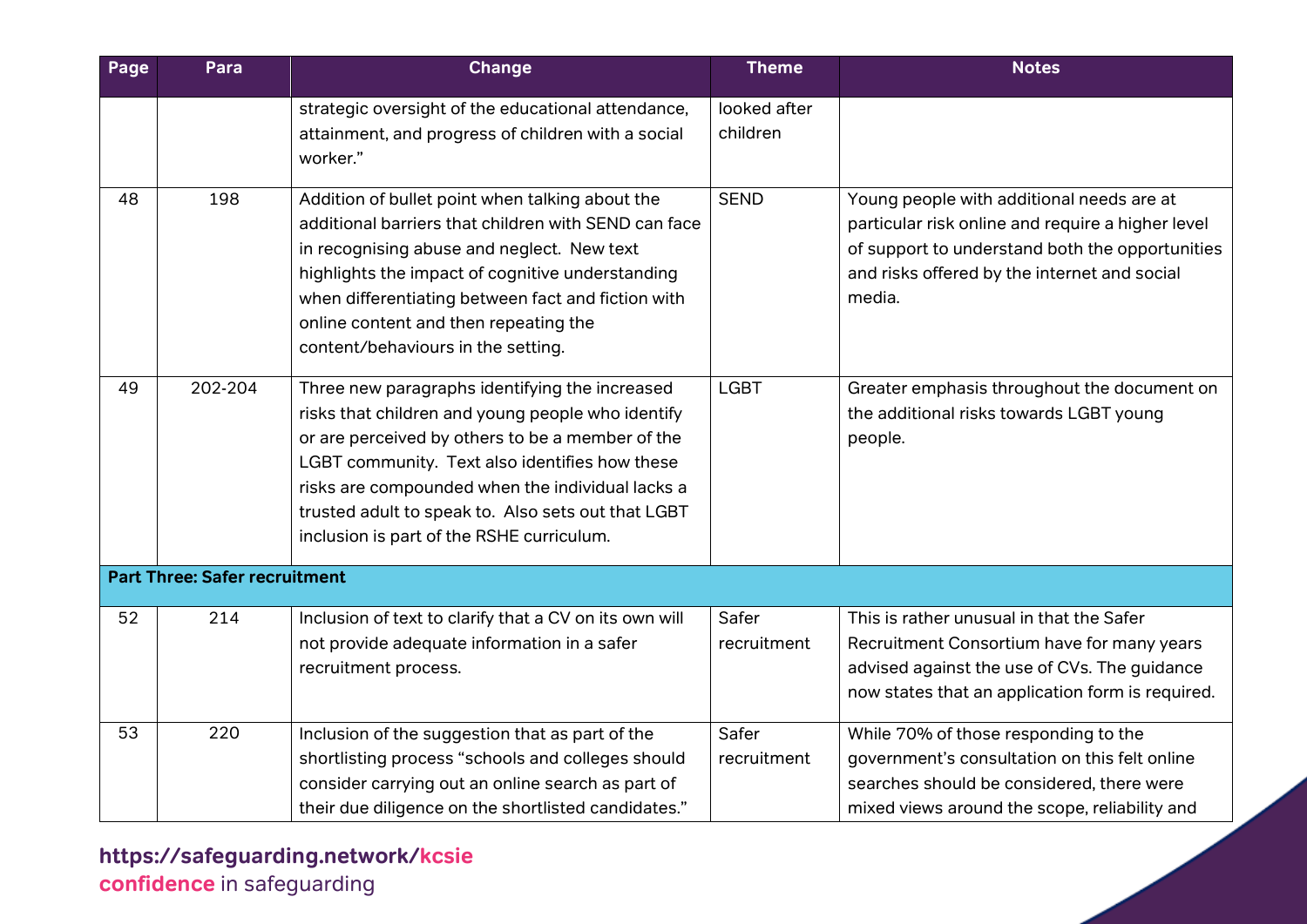| Page | Para | <b>Change</b>                                                                                                                                                                                                                                                                                                                                                                                                                                                                                                                                                         | <b>Theme</b>         | <b>Notes</b>                                                                                                                                                                                                                                                                                                                                                                                                                                                                                                                                                                                                                                                                                                                                                                                |
|------|------|-----------------------------------------------------------------------------------------------------------------------------------------------------------------------------------------------------------------------------------------------------------------------------------------------------------------------------------------------------------------------------------------------------------------------------------------------------------------------------------------------------------------------------------------------------------------------|----------------------|---------------------------------------------------------------------------------------------------------------------------------------------------------------------------------------------------------------------------------------------------------------------------------------------------------------------------------------------------------------------------------------------------------------------------------------------------------------------------------------------------------------------------------------------------------------------------------------------------------------------------------------------------------------------------------------------------------------------------------------------------------------------------------------------|
| 54   | 223  | The text suggests that this may "help identify any<br>incidents or issues that have happened, and are<br>publicly available online, which the school or<br>college might want to explore with the applicant at<br>interview."<br>Text added to clarify that when a reference is<br>provided it should provide the "facts (not opinions)<br>of any substantiated safeguarding<br>concerns/allegations that meet the harm<br>threshold." Emphasised text is the wording that<br>has been added as it previously referred to<br>"substantiated safeguarding allegations" | Safer<br>recruitment | privacy of social media sites in particular. The<br>DfE have removed the reference to 'social<br>media' but want recruiters to use their<br>professional curiosity and use a search engine<br>as another tool which provides more<br>information about the suitability of an individual<br>to work with children. Schools and colleges<br>should then use their professional judgement in<br>considering any information that comes to light.<br>The addition of concerns as well as allegations<br>is about consistency throughout the document.<br>An investigation might conclude that an<br>allegation is substantiated, but while the initial<br>information suggested the harm threshold for<br>LADO involvement was reached, the<br>investigation concludes it is not now met (i.e., |
|      |      |                                                                                                                                                                                                                                                                                                                                                                                                                                                                                                                                                                       |                      | although the issue was valid, in hindsight it<br>would not have met the threshold and would<br>perhaps have been better to be a complaint or<br>other process). Such allegations will no longer<br>be shared in a reference.                                                                                                                                                                                                                                                                                                                                                                                                                                                                                                                                                                |
| 58   | 234  | Text added when talking about situations where<br>there is no requirement to carry out an enhanced<br>DBS check. Text now reads that schools or<br>colleges "should carefully consider if it would be<br>appropriate" to request a check.                                                                                                                                                                                                                                                                                                                             | Safer<br>recruitment | This replaces the text "may still choose" and<br>suggests a more robust, evidence led, recorded<br>approach to this decision.                                                                                                                                                                                                                                                                                                                                                                                                                                                                                                                                                                                                                                                               |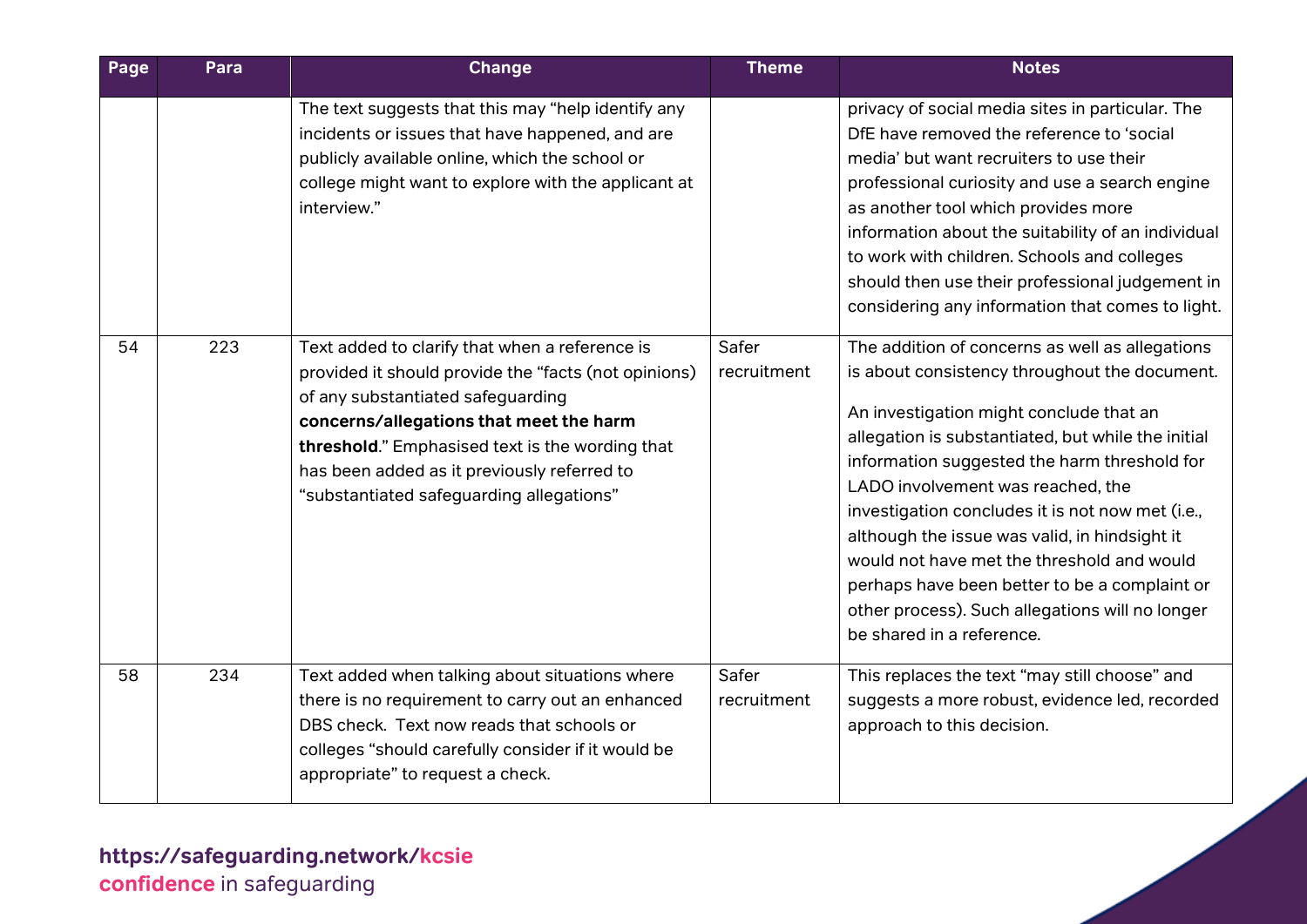| Page | Para | Change                                                                                                                                                                                                                                                                                                                                                                                                                                                                                                                               | <b>Theme</b>         | <b>Notes</b>                                                                                                                                                                                                                                                    |
|------|------|--------------------------------------------------------------------------------------------------------------------------------------------------------------------------------------------------------------------------------------------------------------------------------------------------------------------------------------------------------------------------------------------------------------------------------------------------------------------------------------------------------------------------------------|----------------------|-----------------------------------------------------------------------------------------------------------------------------------------------------------------------------------------------------------------------------------------------------------------|
| 68   |      | Section relating to "European Economic Area (EEA)<br>regulating authority teacher sanctions or<br>restrictions" removed. This guidance has been<br>incorporated mainly within the section entitled<br>'Individuals who have lived or worked outside the<br>UK'.                                                                                                                                                                                                                                                                      | Safer<br>recruitment |                                                                                                                                                                                                                                                                 |
| 71   | 278  | Change in text referring to other checks that may<br>be necessary for individuals who have lived or<br>worked outside the UK. Text used to read "This<br>section sets out the checks that are necessary".<br>It now reads "This section sets out other legal<br>requirements i.e., 'must' do or as appropriate<br>'should' do ".                                                                                                                                                                                                     | Safer<br>recruitment | This appears to be a correction as this section<br>was a requirement while the text within the<br>section (which has not substantially changed)<br>varied between requirements and<br>considerations.                                                           |
| 75   | 301  | When setting out how to ensure that visitors are<br>appropriately checked, the text in this paragraph<br>has been amended. The paragraph now reads:<br>"For visitors who are there in a professional<br>capacity check ID and be assured that the visitor<br>has had the appropriate DBS check (or the visitor's<br>employers have confirmed that their staff have<br>appropriate checks. Schools and colleges should<br>not ask to see the certificate in these<br>circumstances)."<br>Text which has been added shown by emphasis. | <b>Visitors</b>      | Clarification that professional visitors do not<br>need to bring their actual certificate. A letter of<br>assurance from their employer is typically<br>sought in these circumstances for their<br>organisation to confirm they have the<br>appropriate checks. |
| 76   | 306  | Text added in the section around risk assessing<br>volunteers to identify that when risk assessing                                                                                                                                                                                                                                                                                                                                                                                                                                   | <b>Volunteers</b>    | Settings were already required to consider<br>whether a check is relevant to the voluntary                                                                                                                                                                      |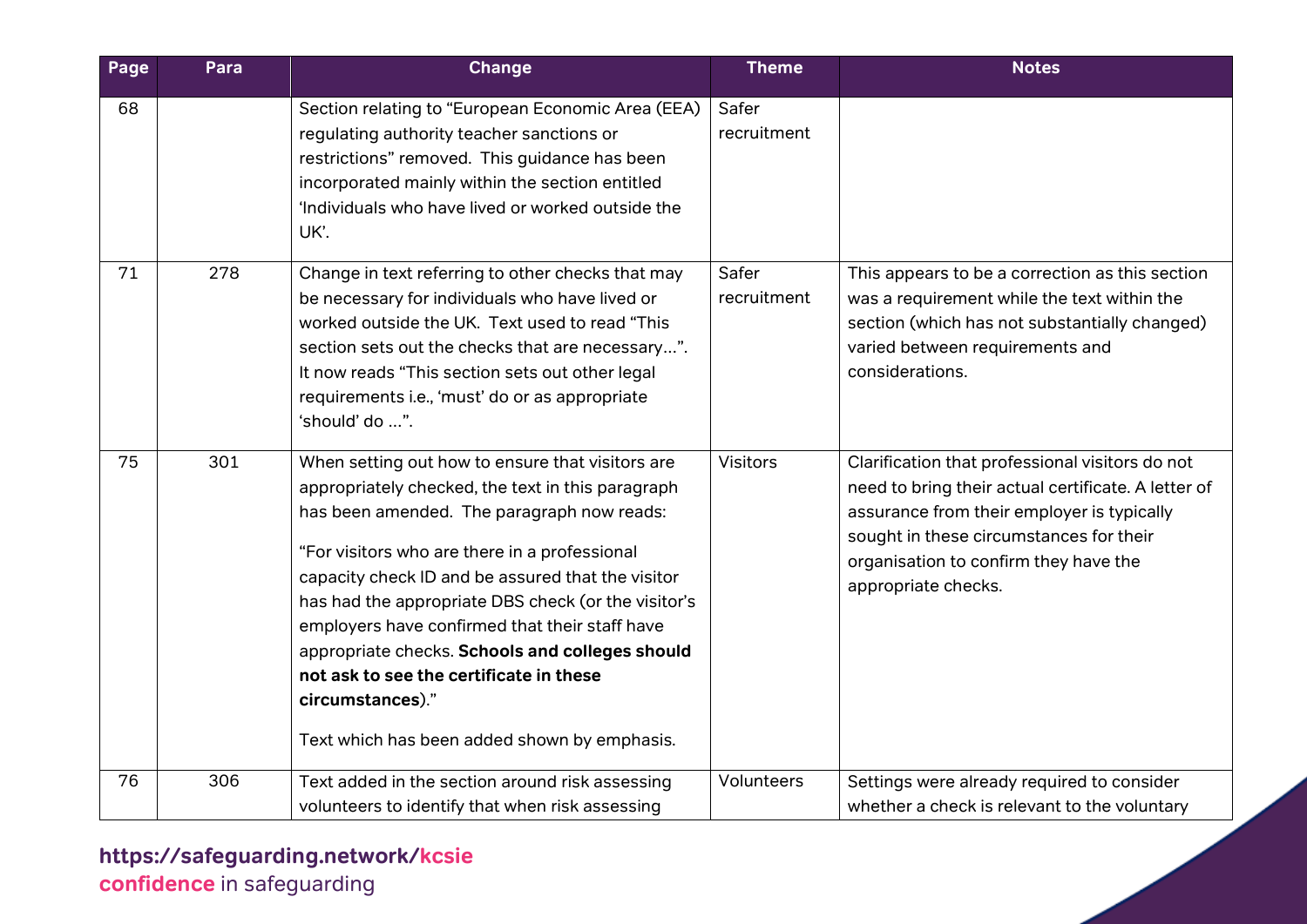| Page | Para | Change                                                                                                                                                                                                                                   | <b>Theme</b>            | <b>Notes</b>                                                                                                                                                                                                            |
|------|------|------------------------------------------------------------------------------------------------------------------------------------------------------------------------------------------------------------------------------------------|-------------------------|-------------------------------------------------------------------------------------------------------------------------------------------------------------------------------------------------------------------------|
|      |      | there should be consideration of whether the role<br>is eligible for a DBS check, and if it is, "the level of<br>the check, for volunteer roles that are not in<br>regulated activity" (text in quotes has been added).                  |                         | role. This amendment ensures they also<br>consider the level of any check required.                                                                                                                                     |
| 79   | 325  | Text added to clarify that where an academy trust<br>delegates responsibilities to any delegate or<br>committee (including a local governing body) for<br>checks, the trust must require "enhanced DBS"<br>checks                        | Safer<br>recruitment    | The guidance previously did not refer to<br>enhanced checks.                                                                                                                                                            |
| 82   | 343  | Text added: "As set out in Part one, Part two and<br>Part four of this guidance it is important that all<br>staff understand the process and procedures to<br>follow if they have a safeguarding concern about<br>another staff member". | Managing<br>allegations | This reinforces the position already set out<br>earlier in the document that all staff need to<br>understand the process and procedures to<br>follow if they have a safeguarding concern<br>about another staff member. |
| 83   | 350  | Addition of 16-19 academies to list of<br>organisations who have a duty to refer to the TRA.                                                                                                                                             | Managing<br>allegations | This is part of work underway to improve<br>relevance of the document to 16+ settings.                                                                                                                                  |
|      |      | Part Four: Safeguarding concerns and allegations made about staff, including supply teachers, other staff, volunteers and contractors                                                                                                    |                         |                                                                                                                                                                                                                         |
| 90   | 380  | When talking about whether a staff member might<br>be suspended as part of an investigation, the line<br>"The case manager should be as inventive as<br>possible to avoid suspension" has been removed.                                  | Managing<br>allegations | "Inventive as possible" was a rather strange<br>phrase. The requirement on settings to still<br>consider a range of possible alternatives prior<br>to making a decision to suspend is still set on<br>paragraph 381.    |
| 94   | 399  | In setting out that the options available to a school<br>or college depend on the allegation, evidence and<br>available information, the text "Suspension should                                                                         | Managing<br>allegations | This was a superfluous paragraph.                                                                                                                                                                                       |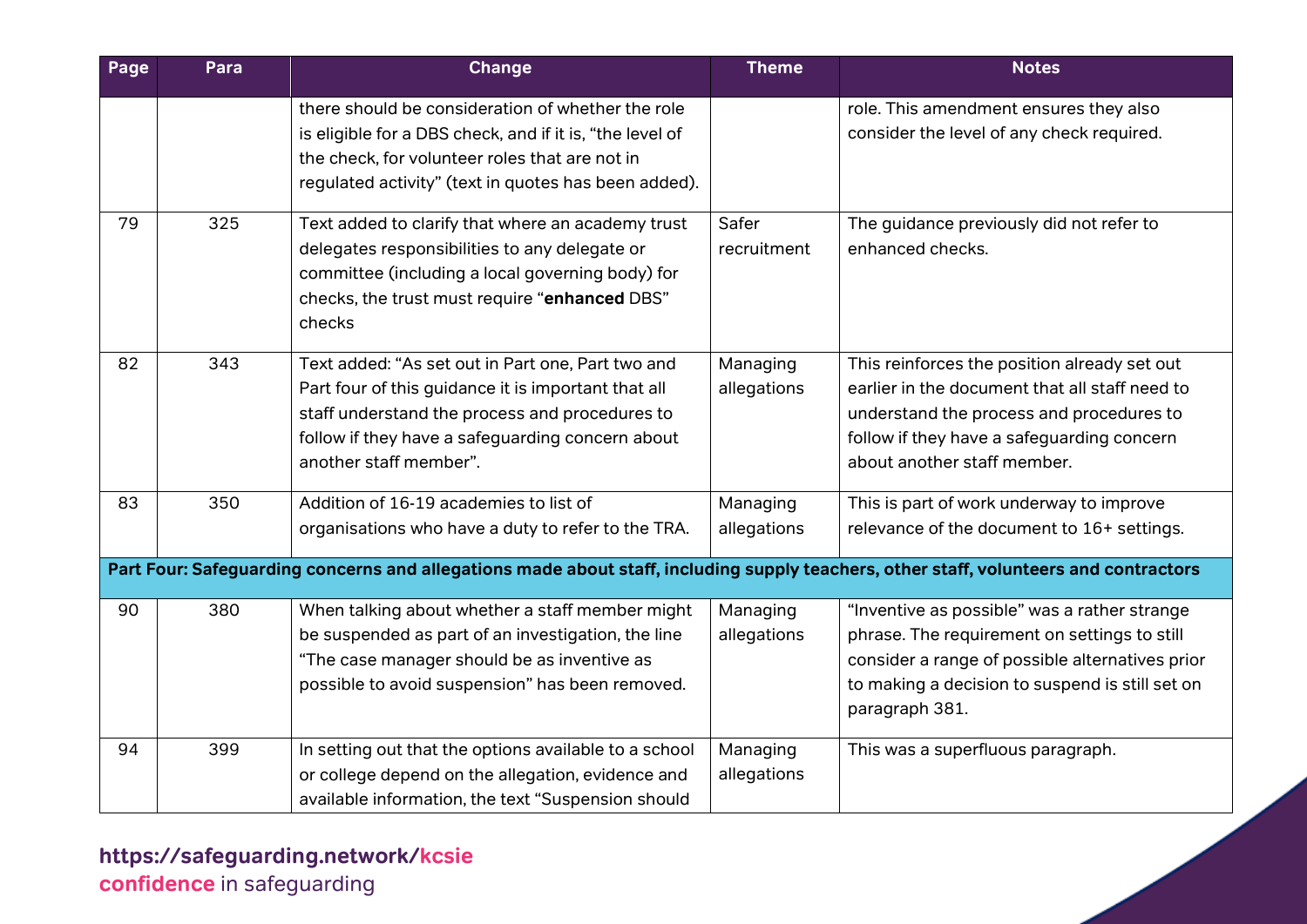| Page | Para | <b>Change</b>                                                                                                                                                                                                                                                                                                                                                                                                                            | <b>Theme</b>            | <b>Notes</b>                                                                                                                                                                                                                                                                                                                 |
|------|------|------------------------------------------------------------------------------------------------------------------------------------------------------------------------------------------------------------------------------------------------------------------------------------------------------------------------------------------------------------------------------------------------------------------------------------------|-------------------------|------------------------------------------------------------------------------------------------------------------------------------------------------------------------------------------------------------------------------------------------------------------------------------------------------------------------------|
|      |      | not be the default position, an individual should be<br>suspended only if there is no reasonable<br>alternative (see paragraphs 361-368 on<br>suspension)" has been removed.                                                                                                                                                                                                                                                             |                         |                                                                                                                                                                                                                                                                                                                              |
| 94   | 401  | Addition of 16-19 academies to list of<br>organisations who must consider referring to the<br>TRA.                                                                                                                                                                                                                                                                                                                                       | Managing<br>allegations | This is part of work underway to improve<br>relevance of the document to 16+ settings.                                                                                                                                                                                                                                       |
| 98   | 420  | Text added to the section on learning lessons, so<br>the relevant paragraph now reads:<br>"For all other cases, where the allegation<br>concluded to be either, unfounded, false,<br>malicious or unsubstantiated the case manager<br>(and if they have been involved the LADO) should<br>consider the facts and determine whether any<br>lessons can be learned and if improvements can<br>be made." (sic)<br>Text with emphasis added. | Managing<br>allegations | This introduces a new expectation that the<br>LADO is involved in the action planning and<br>learning, even where a case is not<br>substantiated.                                                                                                                                                                            |
| 99   | 425  | When discussing what a low-level concern is, text<br>added to clarify that someone taking photos of<br>children on their mobile phone is of concern when<br>it is contrary to school policy. Text which set out<br>that "using inappropriate sexualised, intimidating<br>or offensive language" as an example of<br>concerning behaviour has been removed and<br>replaced with "humiliating pupils".                                     | Managing<br>allegations | The DfE acknowledged their own learning in the<br>response to the consultation that language<br>used by staff is an indicator of significant<br>concern and it may not be appropriate to use<br>the low-level concerns policy.<br>The addition of humiliating pupils is new and will<br>create some interesting discussions. |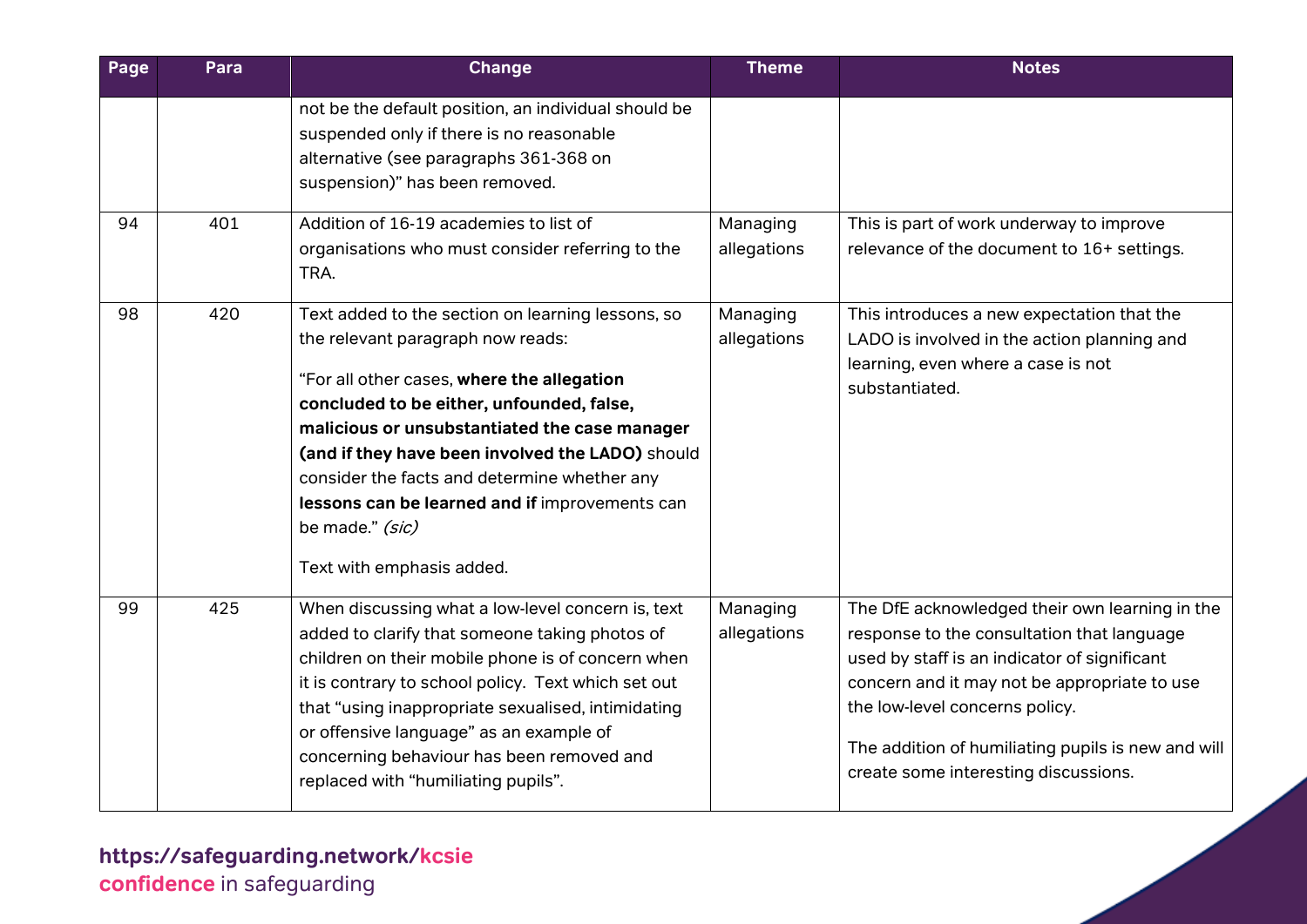| Page                                                                                                                                                                                                                                                                                                                                                                                                                                                                                                                                                                                                                                                                                                                                                                                                                                                                                                                                                   | Para    | <b>Change</b>                                                                                                                                                                                                                                                      | <b>Theme</b>            | <b>Notes</b>                                                                                                                                                                                                                                                                                                                                                         |
|--------------------------------------------------------------------------------------------------------------------------------------------------------------------------------------------------------------------------------------------------------------------------------------------------------------------------------------------------------------------------------------------------------------------------------------------------------------------------------------------------------------------------------------------------------------------------------------------------------------------------------------------------------------------------------------------------------------------------------------------------------------------------------------------------------------------------------------------------------------------------------------------------------------------------------------------------------|---------|--------------------------------------------------------------------------------------------------------------------------------------------------------------------------------------------------------------------------------------------------------------------|-------------------------|----------------------------------------------------------------------------------------------------------------------------------------------------------------------------------------------------------------------------------------------------------------------------------------------------------------------------------------------------------------------|
| 100                                                                                                                                                                                                                                                                                                                                                                                                                                                                                                                                                                                                                                                                                                                                                                                                                                                                                                                                                    | 432-435 | Section on sharing low-level concerns has been<br>rewritten to ensure that policies are clear, easy to<br>understand and implement, as well as set out who<br>low-level concerns should be shared with (and this<br>may not necessarily be the head or principal). | Managing<br>allegations | This allows settings to determine for<br>themselves where low level concerns should go<br>- some settings have a clear policy that they<br>feel reduces the barriers to raising a concern<br>approaching someone other than the head.<br>What is most important is that all staff and<br>volunteers understand and are confident in<br>whichever process you follow. |
|                                                                                                                                                                                                                                                                                                                                                                                                                                                                                                                                                                                                                                                                                                                                                                                                                                                                                                                                                        |         | Part Five: Child on child sexual violence and sexual harassment                                                                                                                                                                                                    |                         |                                                                                                                                                                                                                                                                                                                                                                      |
| This section has incorporated the separate advice document "Sexual Violence and Sexual Harassment Between Children". As such there have<br>been a number of additions to KCSIE, but if you were aware of the separate document then these additions will be information you already<br>know. As previously stated, the implication of the merging of the two documents is that the previous advice status of "Sexual Violence and<br>Sexual Harassment Between Children" has been revoked and it now comes under the mantle of statutory guidance.<br>Some minor changes related to emphasising that the law is in place to protect children as opposed to criminalising them, ensuring that there is<br>adequate support to siblings after any incidents and that schools / colleges (as relevant agencies) should be part of discussions with statutory<br>safeguarding partners.<br>Annexe A: Safeguarding information for school and college staff |         |                                                                                                                                                                                                                                                                    |                         |                                                                                                                                                                                                                                                                                                                                                                      |
| 135                                                                                                                                                                                                                                                                                                                                                                                                                                                                                                                                                                                                                                                                                                                                                                                                                                                                                                                                                    | 560     | New paragraph added setting out the need to be<br>aware of the role of technology in safeguarding and<br>the risks that children face both from adults and<br>from other children. This reflects the changes<br>already seen in Part 1 of KCSiE.                   | Online safety           |                                                                                                                                                                                                                                                                                                                                                                      |
| 135                                                                                                                                                                                                                                                                                                                                                                                                                                                                                                                                                                                                                                                                                                                                                                                                                                                                                                                                                    | 561     | Text added in section on abuse and neglect to<br>further reflect the role of technology in abuse,                                                                                                                                                                  | Online safety           |                                                                                                                                                                                                                                                                                                                                                                      |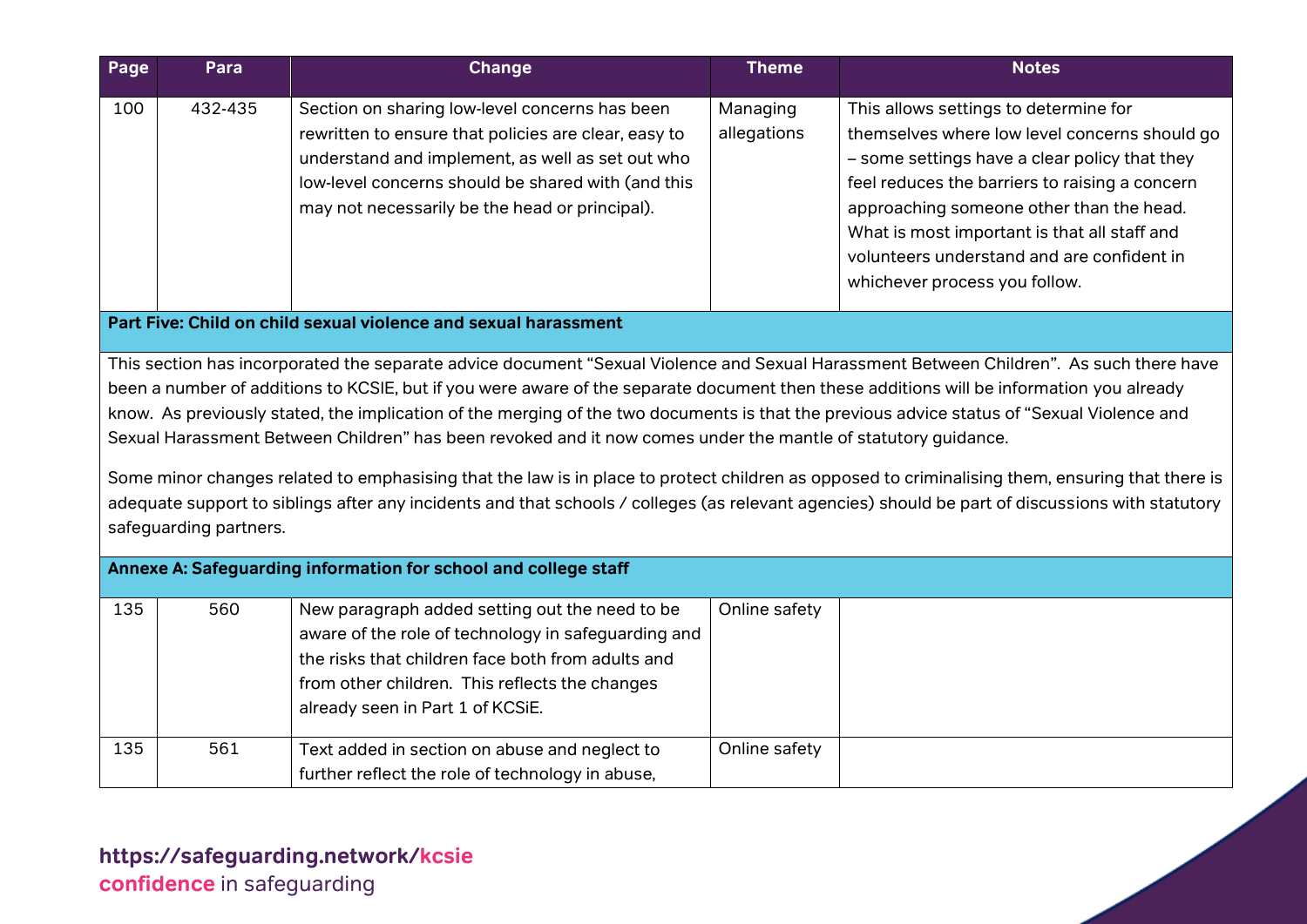| Page | Para | <b>Change</b>                                                                                                                                                                                                                                                                                                                                                                                                                                                                                                                                                                                                                                                                                                                                                                                                                                                                                                                                           | <b>Theme</b>            | <b>Notes</b>                                                                            |
|------|------|---------------------------------------------------------------------------------------------------------------------------------------------------------------------------------------------------------------------------------------------------------------------------------------------------------------------------------------------------------------------------------------------------------------------------------------------------------------------------------------------------------------------------------------------------------------------------------------------------------------------------------------------------------------------------------------------------------------------------------------------------------------------------------------------------------------------------------------------------------------------------------------------------------------------------------------------------------|-------------------------|-----------------------------------------------------------------------------------------|
|      |      | stating that this can "take place wholly online, or<br>technology may be used to facilitate offline abuse."                                                                                                                                                                                                                                                                                                                                                                                                                                                                                                                                                                                                                                                                                                                                                                                                                                             |                         |                                                                                         |
| 137  | 571  | Text removed from section on child-on-child abuse<br>where it sets out what child-on-child abuse is most<br>likely to include. Removed text as follows:<br>non-consensual sharing of nude and semi-<br>$\bullet$<br>nude images and/or videos;<br>causing someone to engage in sexual<br>activity without consent, such as forcing<br>someone to strip, touch themselves<br>sexually, or to engage in sexual activity with<br>a third party;<br>upskirting, which typically involves taking a<br>picture under a person's clothing without<br>their permission, with the intention of<br>viewing their genitals or buttocks to obtain<br>sexual gratification or cause the victim<br>humiliation, distress or alarm; and<br>initiation/hazing type violence and rituals<br>(this could include activities involving<br>harassment, abuse or humiliation used as a<br>way of initiating a person into a group and<br>may also include an online element. | Child-on-child<br>abuse | These are already captured paragraph 35 in<br>Part 1 so there is no significant change. |
| 137  | 576  | Paragraph on the importance of children receiving<br>the right help at the right time now specifies<br>"safeguarding risks and to promote their<br>welfare".                                                                                                                                                                                                                                                                                                                                                                                                                                                                                                                                                                                                                                                                                                                                                                                            | Abuse and<br>neglect    | Focus on safeguarding and link with welfare<br>concerns                                 |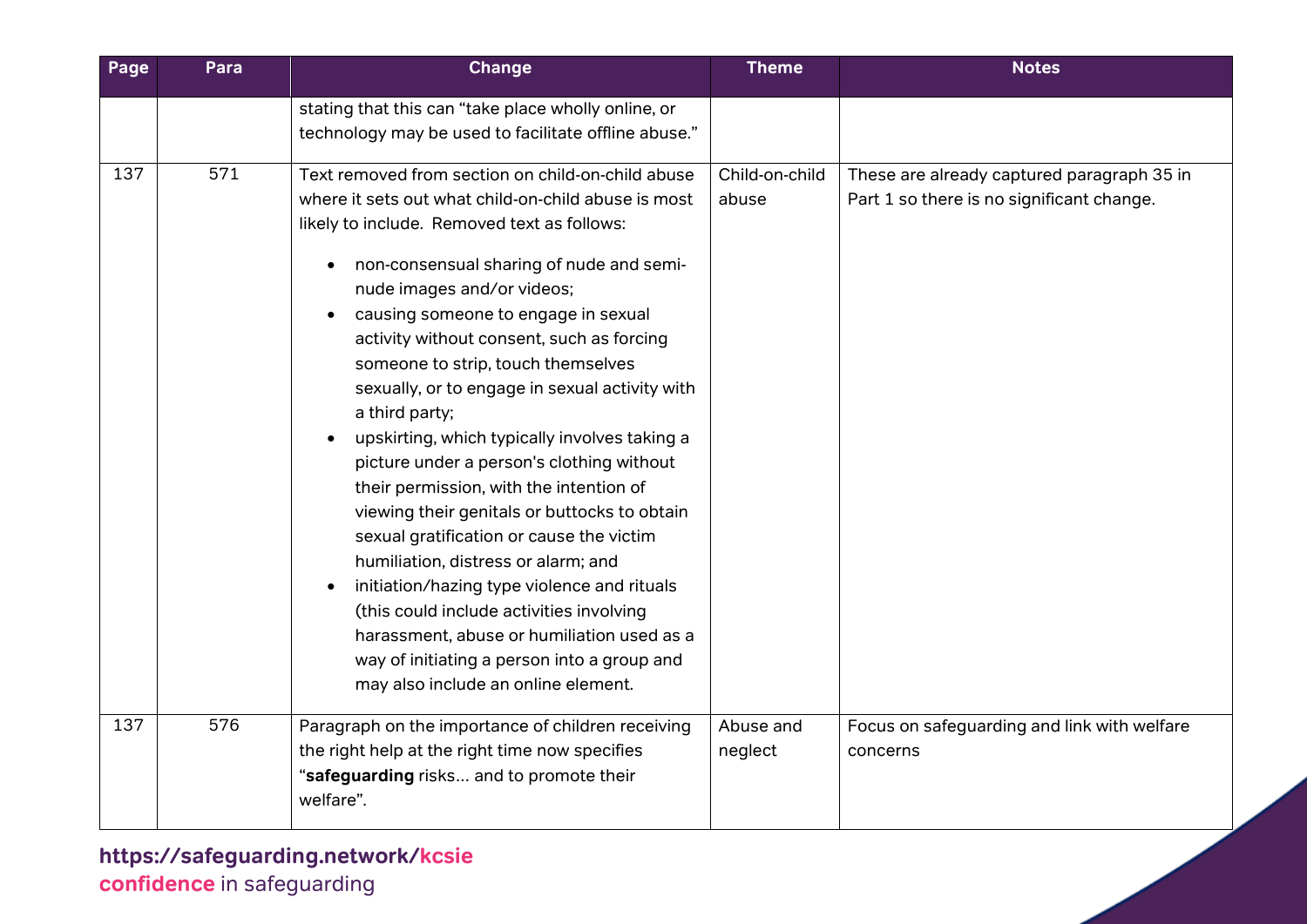| Page | Para                                 | <b>Change</b>                                                                                                                                                                                                                                                                                                                                                                                                                     | <b>Theme</b>            | <b>Notes</b>                                                                                                                                                                      |
|------|--------------------------------------|-----------------------------------------------------------------------------------------------------------------------------------------------------------------------------------------------------------------------------------------------------------------------------------------------------------------------------------------------------------------------------------------------------------------------------------|-------------------------|-----------------------------------------------------------------------------------------------------------------------------------------------------------------------------------|
| 138  | 577                                  | Paragraph amended to "If staff have safeguarding<br>concerns or an allegation is made about another<br>member of staff (including supply staff,<br>contractors, volunteers, and visitors) posing a<br>risk of harm to children, they should speak to the<br>headteacher or principal (unless it relates to<br>them), in which case they should speak to<br>another member of the school's or college's senior<br>leadership team. | Managing<br>allegations | Paragraph amended to reflect previous<br>amendments to main document around the<br>need to follow-up concerns about colleagues,<br>including contractors, volunteers or visitors. |
|      | <b>Annexe B: Further information</b> |                                                                                                                                                                                                                                                                                                                                                                                                                                   |                         |                                                                                                                                                                                   |
| 150  | Serious<br>violence                  | This section has been added to reflect the current<br>concerns around serious violence. It incorporates<br>some information previously in the main body of<br>the guidance as well as setting out indicators and<br>risk factors.                                                                                                                                                                                                 | Serious<br>violence     | This is an important new section.                                                                                                                                                 |
| 153  | Additional<br>advice and<br>support  | This section contains links to further advice and<br>information and has been updated to reflect new<br>links, content, etc.                                                                                                                                                                                                                                                                                                      | Miscellaneous           | Several additional resources have been added<br>or updated.                                                                                                                       |
|      |                                      | Annex C: Role of the designated safeguarding lead                                                                                                                                                                                                                                                                                                                                                                                 |                         |                                                                                                                                                                                   |
| 162  | Working with<br>others               | When liaising with the head/principal about their<br>work, "This should include being aware of the<br>requirement for children to have an Appropriate<br>Adult. Further information can be found in the<br>Statutory guidance - PACE Code C 2019".                                                                                                                                                                                | <b>DSL</b>              | This reflects the findings of the overview report<br>into Child Q.                                                                                                                |